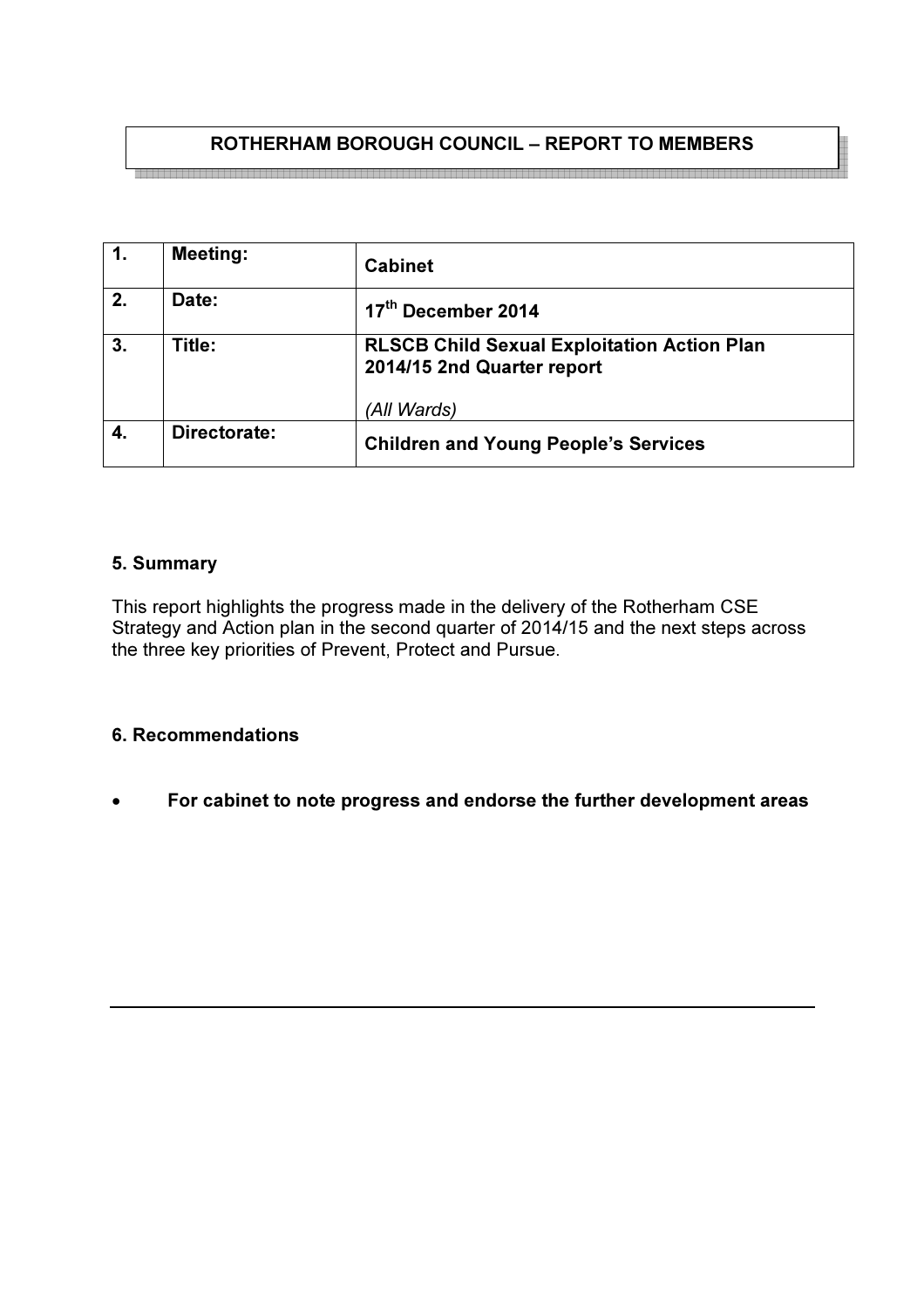#### 7. Proposals and Details

Rotherham's Child Sexual Exploitation (CSE) Strategy is a three year plan published in April 2013 accompanied by a multi-agency delivery action plan. Child Sexual Exploitation (CSE) is recognised nationally as one of the most important challenges facing agencies today. It has a serious long term and lasting impact on every aspect of a child or young person's life including their health, physical and emotional wellbeing, educational attainment, personal safety, relationships, and future life opportunities.

Since its publication Cabinet have received regular quarterly reports on the delivery of the multi-agency delivery action plan.

Cabinet considered the Jay Report on 3rd September, 2014. 15 recommendations were identified by Professor Jay and Cabinet requested a further 4. All of these have been incorporated into the CSE Action Plan and will be reported on in future progress reports to the LSCB and Cabinet.

During September the council underwent an inspection of children's services and were also one of eight authorities subject to a Thematic Inspection of CSE by Ofsted.

Although this report focuses on progress achieved between June – September 2014, additional content and information on key development activity since the report publication has also been included.

The findings from the eight Thematic inspections were published in a single report on the  $19<sup>th</sup>$  November. The report discusses good and poor practice across the eight authorities chosen but not identify any detail to a specific authority. The report has highlighted 20 recommendations for all Local Authorities, their partners and Local Safeguarding Boards to take forward. These recommendations are currently being considered and any newly identified issues will be incorporated into the existing action plan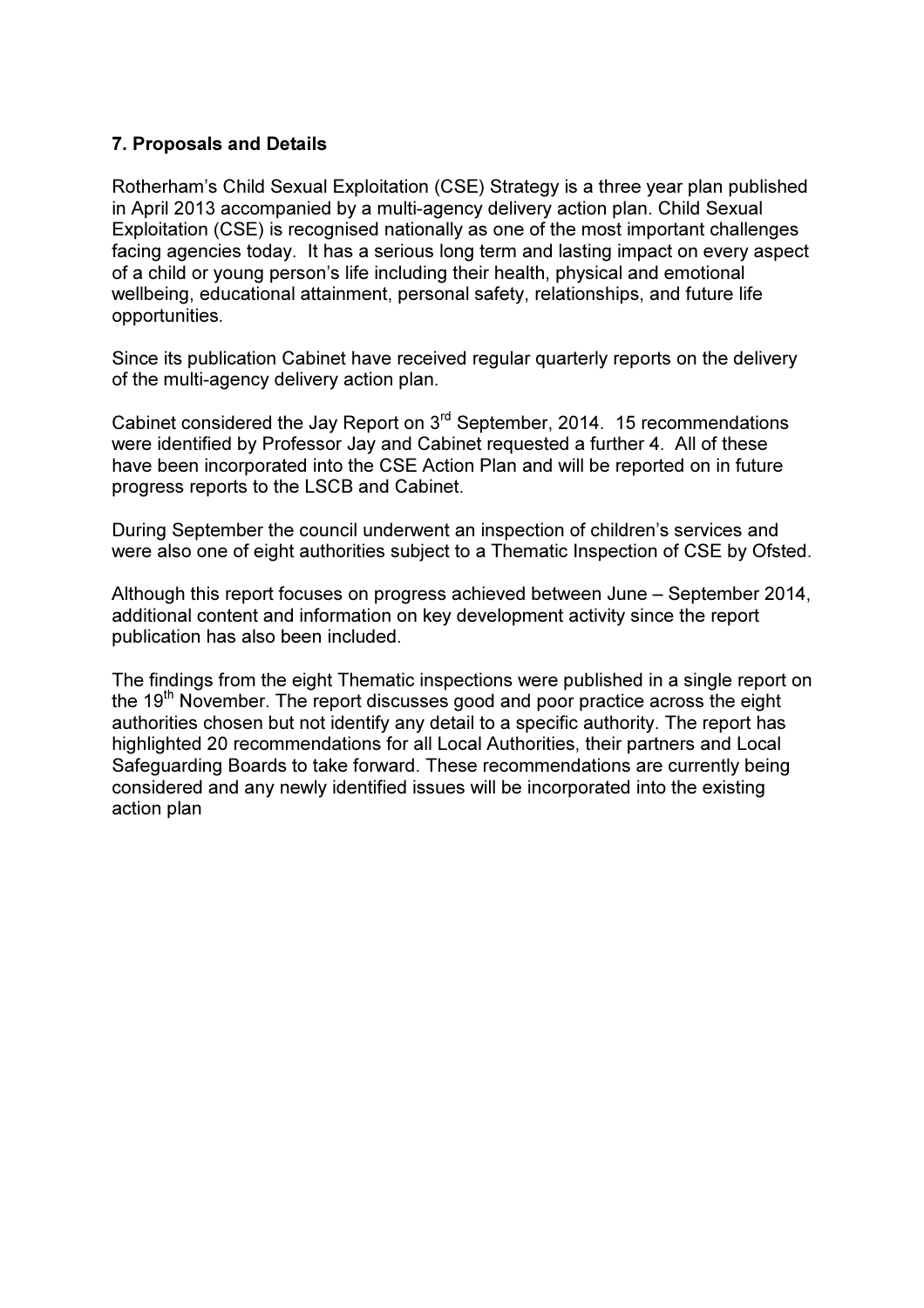# LEADERSHIP

#### Cross Cutting across Prevent, Protect and Pursue

Strategic Action 1: The RLSCB will improve the clarity of governance and strengthen leadership arrangements to ensure an effective multi-agency response to CSE

#### **Achievements**

Implementation of a central Multi-Agency Safeguarding Hub (known as a MASH) for children and young people has commenced . With activity during September to colocate the CSE Team, other Public Protection Unit officers, voluntary and community service colleagues, health representatives, integrated youth service support workers and social services Contact and Referral Team at Riverside House. This will allow improved joint working not only for CSE but also for Domestic Abuse, anti-social behaviour and the wider safeguarding children agenda. Following colocation the second phase of implementation will be to bring together separate multiple agency processes into a single MASH process to improve efficiencies, achieve consistency and ensure all partners are responding together effectively to safeguard children. Lessons learnt and recommendations from the recent inspection of children's social care is informing the development of these multi-agency processes.

Multi-agency Performance Data and Information continues to be developed, collated and published within a monthly tactical team briefing document and shared at both the CSE Operational Managers group and the Safeguarding Board CSE Sub-Group.

The data is alongside narrative on current police operations, good news stories and details of children deemed the highest risk. From this the groups can discuss, challenge and jointly address any issues arising either in the service or on individual cases. The narrative around the children, young people and perpetrators also gives the team opportunity to describe 'impact' where the activity data alone does not provide a qualified picture.

Following the Jay report it was recognised that additional capacity would be needed to deliver post abuse support to victims of CSE. The Leader of the Council announced September, 2014 that £120,000 had been made available for the period until March 2015 and would be utilised to provide an immediate response. This is short term funding until 31st March, 2015 whilst a future service model was being developed to commission post abuse service for the longer term from 1st April, 2015.

The NHS Rotherham Clinical Commissioning Group (Rotherham CCG) have committed an additional £250K and the Safer Rotherham Partnership £80K for additional Independent Domestic Violence Adviser capacity.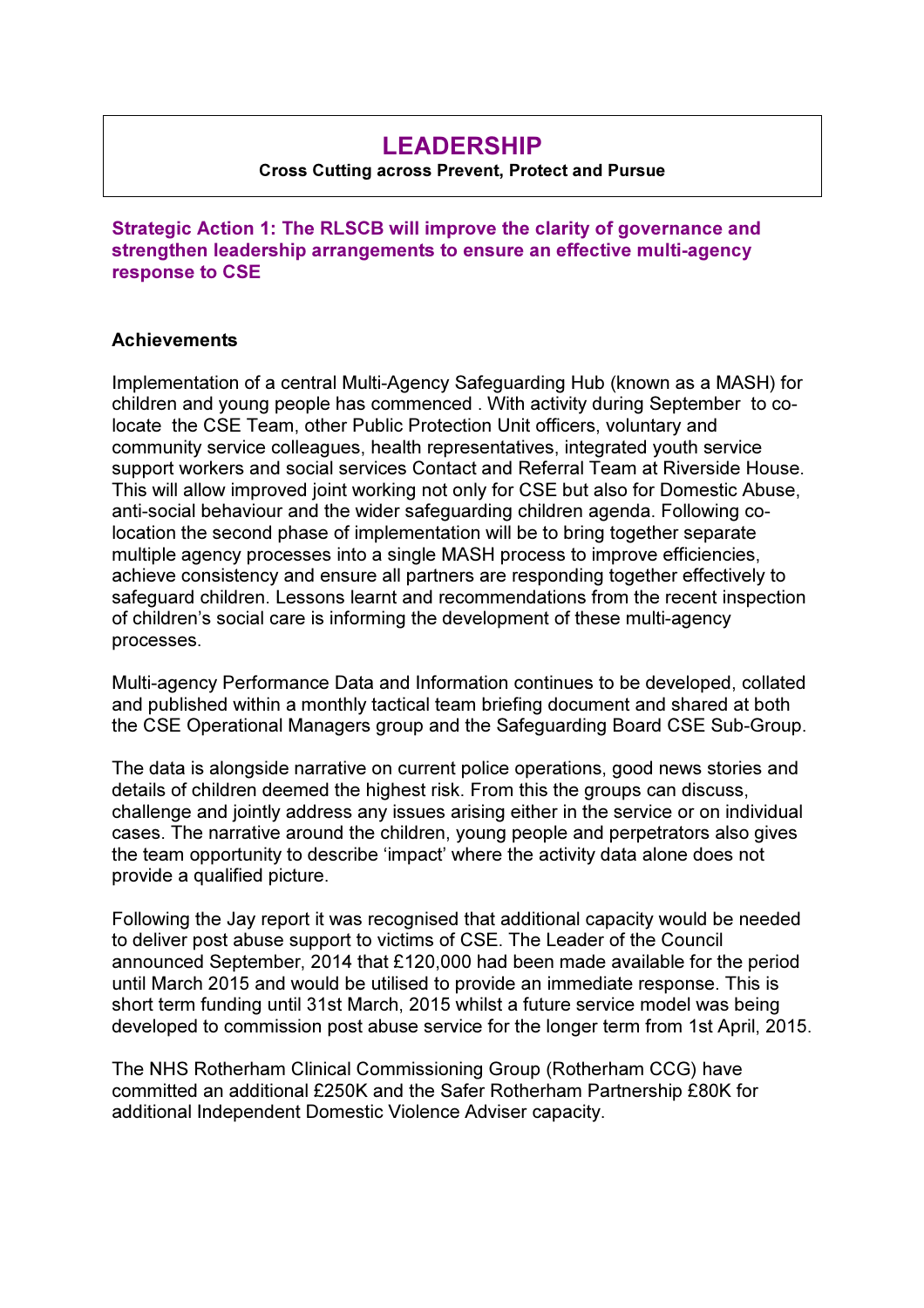It has been agreed that from January 2015 the Independent Chair of the Rotherham LSCB will also take on the responsibility of chairing the CSE Sub-Group, this will increase the independence, challenge and scrutiny of partners involvement.

# Next Steps

Work has started on the completion of a CSE Needs Analysis. Led by a Public Health consultant, the multi-agency document aims are;

- To understand the scale and nature of child sexual exploitation in Rotherham
- To understand the needs of victims (child and adult, current and historic)
- To understand the triggers, motivations and needs of perpetrators
- To make evidence based recommendations to inform the development, provision and commissioning of services and programmes to prevent CSE, protect victims and pursue perpetrators

Following recent independent reviews and inspections the remit and responsibilities of the CSE Team are currently being reviewed and a new statement of purpose is being drafted. This will be a key document which will inform both future resourcing decisions and help to clarify how we as a partnership work together to safeguard children and young people from the risks of CSE.

We are awaiting the outcomes and findings of a College of Policing peer review which will need to be considered within the RLSCB improvement plan which is being finalised and will incorporate CSE related actions.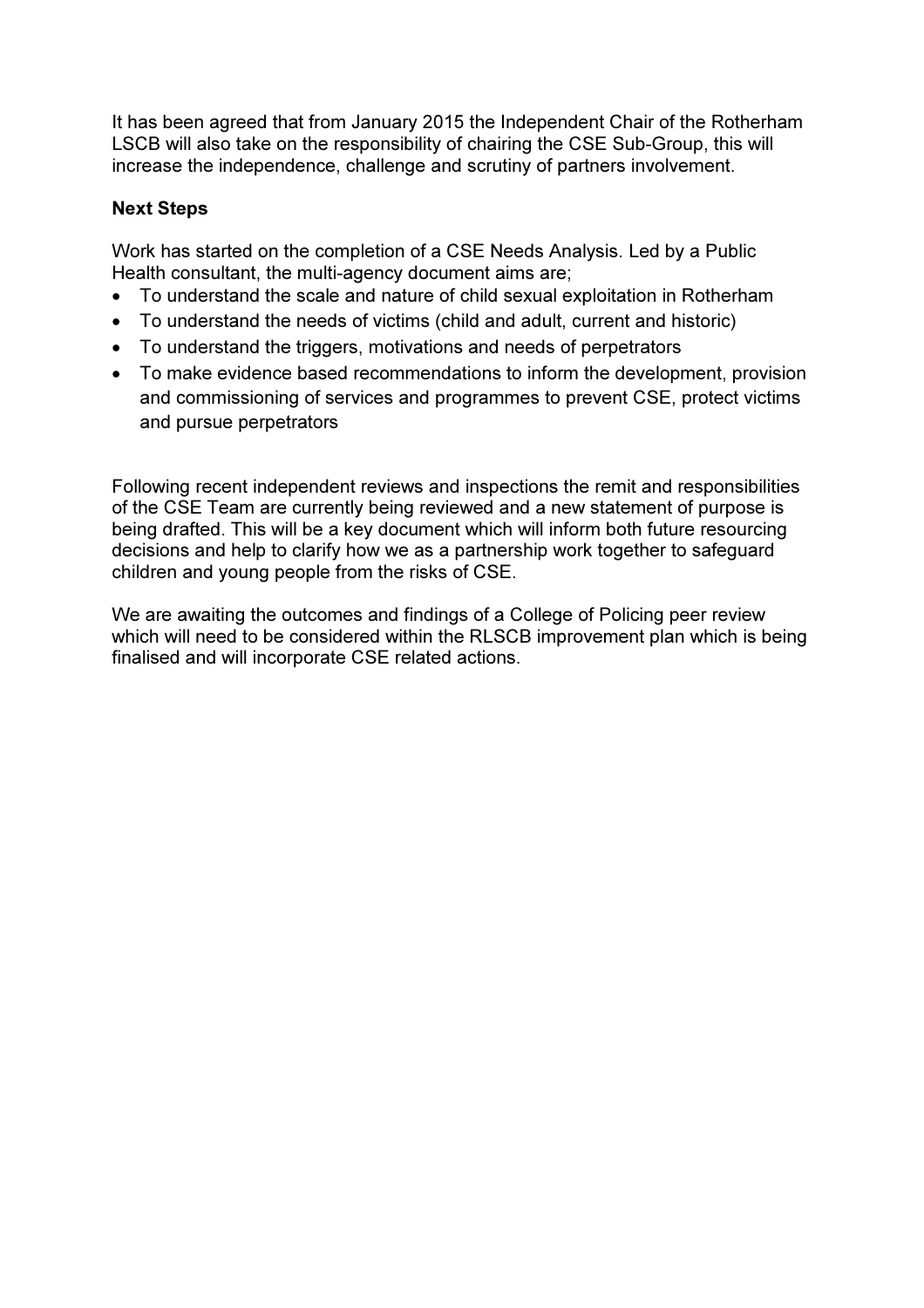# PREVENT

Making it more difficult to exploit children

Strategic Action 2: The RLSCB will deliver an effective co-ordinated training, community and schools awareness programme through a multi-agency "Learning, Development and Awareness Strategy"

#### **Achievements**

CSE is clearly incorporated within the RLSCB training and development framework both in specialist targeted courses and through additional content within existing safeguarding awareness workshops. Staff are encouraged to attend the appropriate level of training for their role based on their responsibilities and amount of direct interaction with children, young people and families. A team briefing was issued in September explaining to all RMBC staff how they could access training via the RLSCB.

This includes a CSE e-learning package which became live in September. The elearning materials are aimed at parents, carers and "Group 1" of the workforce, which the LSCB defines as "staff/volunteers in infrequent contact with children, young people and/or parents/carers who may become aware of possible abuse or neglect." This will apply to staff across all partner agencies. Individuals are required to self-register for this package, and will be able to print a certificate of completion which can then be kept on personal files and/or shared with their agency training department. The e-learning can be accessed via the LSCB website where details of other training opportunities are also published.

The e-learning package can only currently analyse on where the user lives, so may not necessarily include the Rotherham workforce. However Rotherham has the highest number of self registrants in the City Region so far. 1136 users live in the Rotherham which represents 74% of the total registrants for the City Region total of 1541. (The City Region includes; Sheffield, Barnsley, Doncaster & Bassetlaw, Rotherham and Chesterfield).

Between April and September over 218 staff attended multi-agency training including 29 foster carers. This is an increase on the number training within the same period in 2013/14 which was 115.

557 Young People have been involved in CSE education programmes led by the CSE teams in schools. An additional 695 young people working with our Integrated Youth Support Service (IYSS) on informal curriculum sessions related to CSE.

Next Steps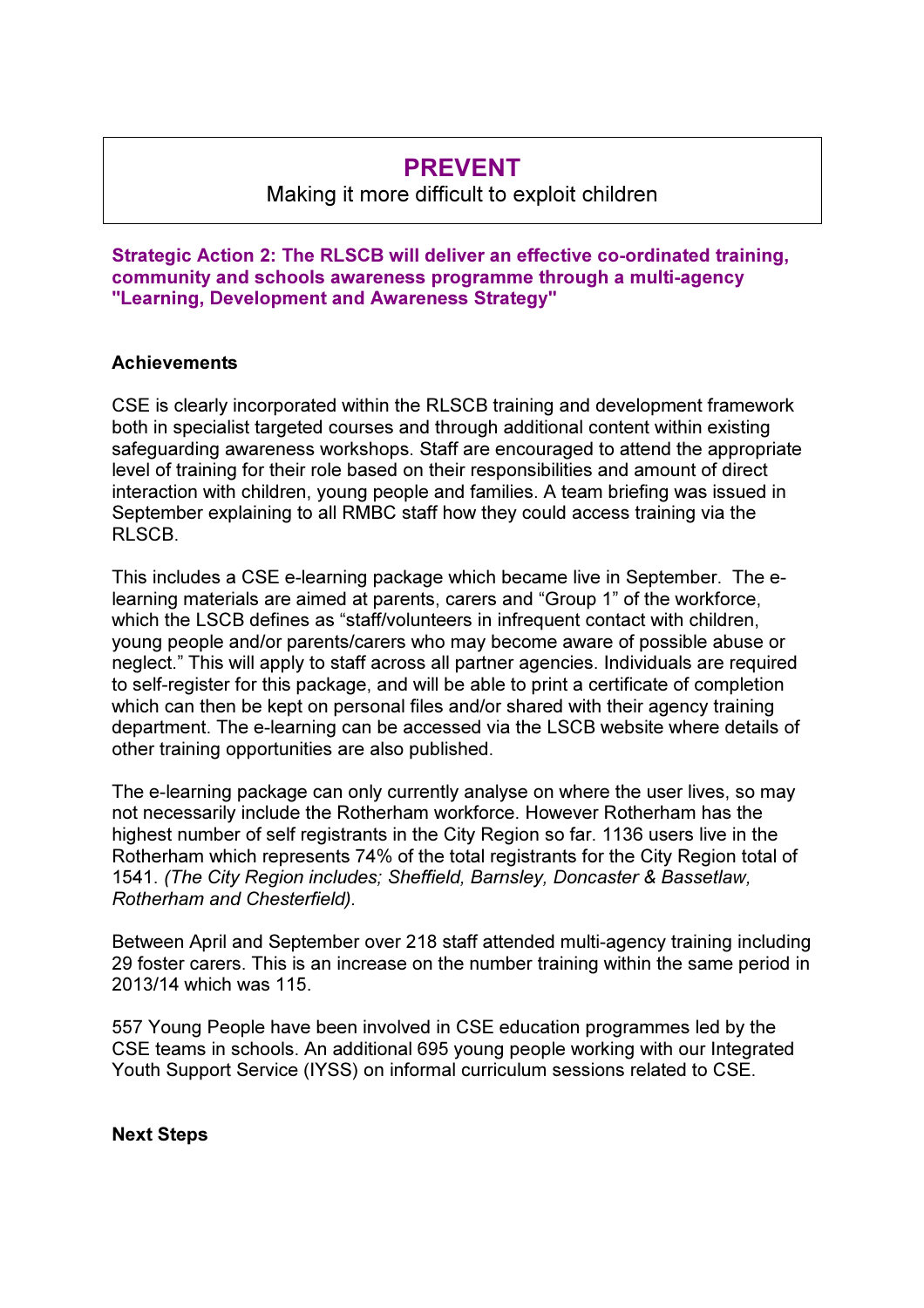Following ongoing successful engagement with secondary and primary schools, the Healthy Schools Co-ordinator and CSE Team project worker are working with Special Schools and Pupil referral units to develop CSE awareness and education materials appropriate for their individual cohorts of children.

All Rotherham Police supervisors are undergoing LSCB CSE training to refresh their knowledge.

Strategic Action 3: The RLSCB will deliver targeted communications to ensure consistent and accurate messages are shared with all, in support of public awareness and improved confidence in delivery

#### **Achievements**

The RMBC media and communication team continues to work with partners to coordinate responses to the high volume of queries and requests from the media following the Jay report.

The Voluntary Sector Consortium has been commissioned to build awareness in the community including hard-to-reach groups and parents. A conference was held for over 100 delegates from the VCS sector to build understanding across the sector and to identify what they can do as individual organisations and collectively to support the CSE agenda in Rotherham. In addition their CSE Community awareness programme workshop design is complete and staff are fully trained for delivery over the next few months. Full evaluation of programme is expected by in March 2015.

Although not within this reporting period there are two significant media and communication campaigns which were launched during the week commencing 24<sup>th</sup> November;

"Rotherham Standing Together Against Child Sexual Exploitation" was launched at the New York Stadium on 24th November. Businesses, voluntary groups and public bodies in Rotherham are joining forces and lending their support to a borough-wide campaign to keep children safe. The first organisations to pledge their support have already committed to raise awareness and understanding amongst their staff and volunteers, and to make a public pledge to stand against CSE. The campaign is closely tied to an associated website, www.rotherhamstandingtogether.org.uk, where organisations and individuals can sign up at the click of a mouse and will be able to access a range of resources being developed. They can also submit enquiries about how to access training, find out how to spot the signs and report concerns. Further details are then sent about how the organisation can become involved.

By signing the pledge, organisations and individuals effectively commit to:-

- Take a stand against child sexual exploitation in Rotherham
- Show your public support for the pledge by displaying the pledge sticker, including details of how anyone can report concerns
- Making sure your staff or volunteers understand how child sexual exploitation can happen - and know how to report it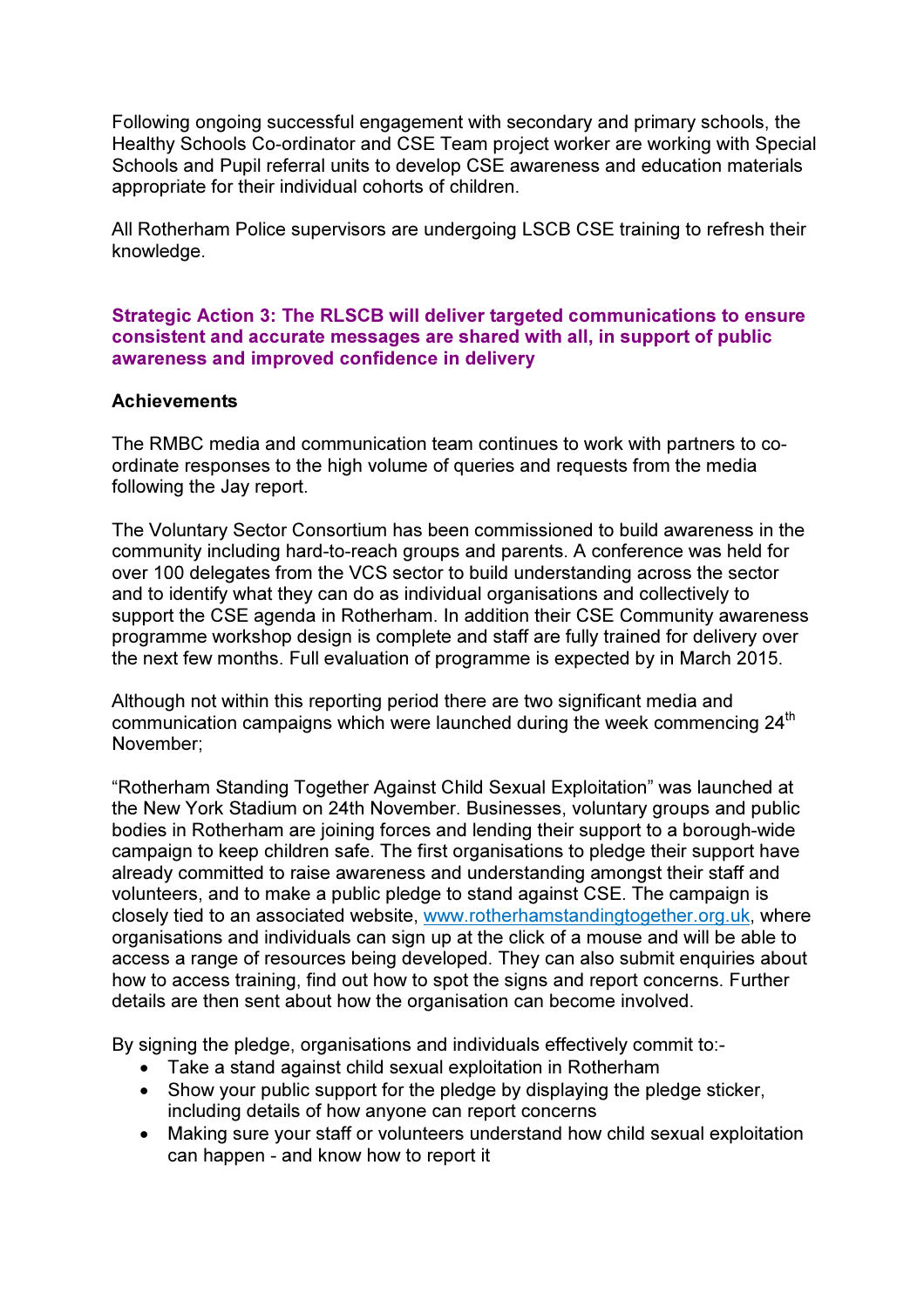The second campaign is "Spot The Signs", backed by the Police and Crime Commissioner and organisations across South Yorkshire, this is the second phase of the "Say Something If You See Something" campaign which was launched in Rotherham earlier this year. The campaign focuses on the signs of child sexual exploitation and raises awareness of the reporting/support options available to those who feel they, or someone they know, may be a victim of the crime or are in a vulnerable position. Messaging is around encouraging the audience to look out for the signs, and the reporting/support mechanisms available.A suite of artwork portrays each of the 14 signs of child sexual exploitation:

- 1. Physical injuries
- 2. Involvement in offending
- 3. Thoughts of or attempts at suicide
- 4. Receipt of gifts from unknown sources
- 5. Withdrawn from family
- 6. Absence from school
- 7. Poor mental health
- 8. Drug or alcohol misuse
- 9. Evidence of sexual bullying
- 10. Recruiting others into exploitative situations
- 11. Online abuse
- 12. Self-harm
- 13. Missing from home or care
- 14. Repeat pregnancy terminations

#### Next Steps

The Community Engagement Strategy specific for CSE will be finalised. This focuses on the Jay report recommendation to improve direct and frequent engagement with women and men from the minority ethnic communities.

| <b>Data Summary - PREVENT</b>                                                               |     |          |                               |                                                   |                                                  |
|---------------------------------------------------------------------------------------------|-----|----------|-------------------------------|---------------------------------------------------|--------------------------------------------------|
|                                                                                             |     |          | 2014/15                       |                                                   | <b>Direction</b><br>of Travel<br>(Qtr to<br>Qtr) |
| <b>MEASURE</b>                                                                              |     | 2013/14  | $1st$ Qtr<br>(end of<br>June) | $2nd$ Qtr<br>$\overline{(end \space of}$<br>Sept) |                                                  |
| Numbers attending training and/or awareness raising Events                                  |     |          |                               |                                                   |                                                  |
| Police Supervising Officers trained in CSE                                                  | 110 | $\Omega$ | $\Omega$                      | $\Omega$                                          | →                                                |
| Ward Members trained in CSE                                                                 | 45  | 15       | $\Omega$                      | 0                                                 | →                                                |
| Senior Managers trained in CSE                                                              | 19  | 0        | $\Omega$                      | $\Omega$                                          | →                                                |
| Staff undertaken multi-agency training on CSE                                               | 171 | 48       | $\Omega$                      | <sup>0</sup>                                      | →                                                |
| Multi-agency staff trained on the lessons learned<br>from the Child 'S' Serious Case Review | 175 | 37       | $\Omega$                      | $\Omega$                                          | →                                                |
| Ward Members attended 'one off' Local Government<br>Yorkshire and the Humber conference     | 36  | n/a      | n/a                           | n/a                                               | n/a                                              |
| Neighbourhood Watch Co-ordinators trained                                                   |     | 24       | $\Omega$                      | $\Omega$                                          | →                                                |
| Parish Councillors trained                                                                  |     | 11       | $\Omega$                      | 14                                                | ₼                                                |
| RMBC - CYPS Staff                                                                           |     | 48       | 9                             | 18                                                | Ϋ                                                |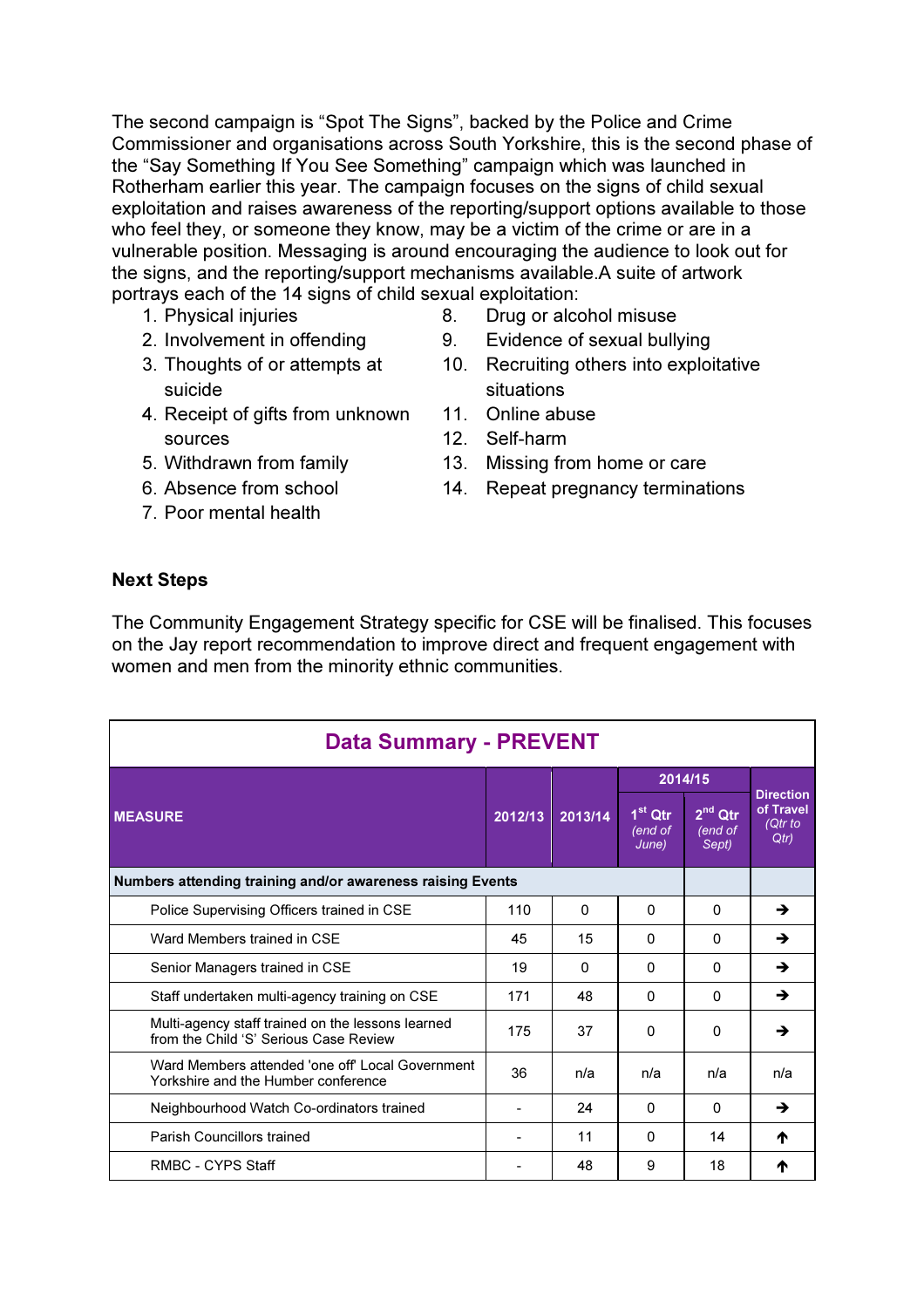| <b>Data Summary - PREVENT</b>                                         |                  |                         |                                             |                                       |                                                   |
|-----------------------------------------------------------------------|------------------|-------------------------|---------------------------------------------|---------------------------------------|---------------------------------------------------|
|                                                                       |                  |                         |                                             | 2014/15                               |                                                   |
| <b>MEASURE</b>                                                        | 2012/13          | 2013/14                 | $1st$ Qtr<br>$\overline{(end of)}$<br>June) | $2nd$ Qtr<br>$\sqrt{end}$ of<br>Sept) | <b>Direction</b><br>of Travel<br>$Qtr$ to<br>Qtr) |
| <b>RDASH</b>                                                          |                  |                         | 7                                           | 20                                    | ₼                                                 |
| NHS Rotherham / TRFT (Hospital)                                       |                  | 40                      | 16                                          | 39                                    | ᠰ                                                 |
| <b>Schools Staff and Governors</b>                                    |                  | 71                      | 3                                           | 11                                    | ᠰ                                                 |
| Voluntary or independent organisations                                | $\overline{a}$   | 29                      | 11                                          | 12                                    | ₼                                                 |
| <b>Health Other</b>                                                   | $\overline{a}$   | 4                       | 0                                           | 10                                    | ₼                                                 |
| <b>RMBC Other</b>                                                     | $\overline{a}$   | $\overline{2}$          | 1                                           | 21                                    | ₼                                                 |
| Local Business representatives                                        |                  | 58                      | 6                                           | 0                                     | ↓                                                 |
| Early Years (children's centres, childminders etc)                    |                  | 0                       | 1                                           | 6                                     | ₼                                                 |
| South Yorkshire Fire and Rescue                                       |                  | 0                       | 1                                           | 0                                     | ᠰ                                                 |
|                                                                       |                  |                         | 0                                           | 29                                    | ᠰ                                                 |
| <b>TOTAL</b>                                                          | 556              | 411                     | 48                                          | 170                                   | ₼                                                 |
| Number attending 'Train the Trainer' courses                          | 0                | 8                       | 0                                           | 0                                     | →                                                 |
| CSE Team - Training and awareness of Children and Young People        |                  |                         |                                             |                                       |                                                   |
| Number of pupils involved in CSE education work                       | 911              | 1320                    | 456                                         | 101                                   | J<br>(school<br>hols)                             |
| Number of awareness and promotional events                            | Not<br>collected | <b>Not</b><br>collected | 3                                           | 0                                     | ↓                                                 |
| Number of young people engaged in awareness and<br>promotional events | Not<br>collected | Not<br>collected        | 250                                         | 0                                     | No<br>events                                      |
| IYSS Awareness Raising via Informal Curriculum sessions               |                  |                         |                                             |                                       |                                                   |
| Number of sessions with young people on<br>'Relationships'            | Not<br>collected | 2207                    | $221*$                                      | 177                                   | ↓                                                 |
| Number of sessions with young people on 'Sexual<br>Health'            | Not<br>collected | 750                     | $149*$                                      | 54                                    | ↓                                                 |
| Number of sessions with young people on 'CSE'                         | Not<br>collected | 252                     | $40*$                                       | 54                                    | ↑                                                 |
| Youth Start attendances for;                                          |                  |                         |                                             |                                       |                                                   |
| Sexual Health                                                         | Not<br>collected | 1181                    | 0                                           | 152                                   | ↑                                                 |
| Sex and Relationship Education                                        | Not<br>collected | 1239                    | 0                                           | 206                                   | ↑                                                 |

The contents of the data and performances will continue to be developed and therefore measures may change/expand in the future.

\*data amended since previous report

Please note awareness raising in schools and with young people is likely to be affected by seasonal trends ie School Holiday periods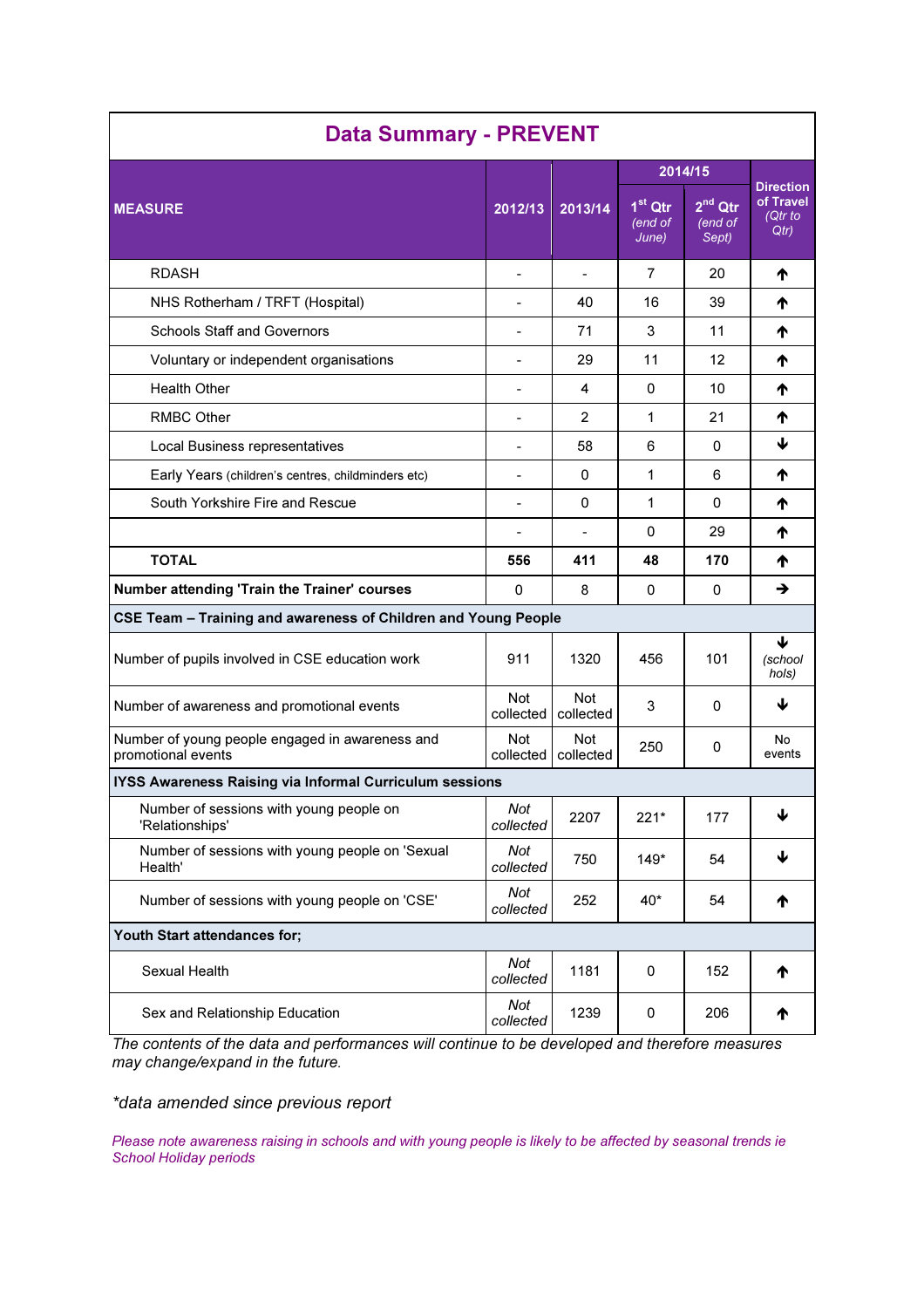# PROTECT

# Identifying and safeguarding children who are at risk

Strategic Action 4: The RLSCB will continue to review the effectiveness of single and multi-agency processes and procedures to ensure they are effective, efficient and fit for purpose to support the protection of children and young people from the risks and impact of CSE

#### **Achievements**

The local 'CSE Framework for Professionals' was published in September. This brings together a range of existing information and tools into a single reference document for partnership staff. However as part of the post inspection and Jay report improvement work the contents will be revisited in the New Year to reflect the new CSE Team Statement of Purpose (currently being drafted) and any other new service developments.

The CSE Risk assessment tool was further developed by the Rotherham CSE Team and rolled out sub-regionally in September. The tool now enables better tracking of progress for individual children and enables professional judgment to be recorded and override the risk scoring system on cases where the multi-agency meeting has deemed appropriate.

In the second quarter there was an increase in the workload of the CSE Team which, in part, may be due to the increased awareness following the publication of the Jay Report.

The number of CSE contacts into children's social care increased from 67 in the first quarter of the year to 82 in the second quarter (an 18% increase). These 82 contacts related to concerns relating to 79 individual young people. 36(44%) of these contacts led to a referral for assessment, which is an increase on the first quarter of 27%. And 17 assessments were completed within this time frame, almost double the number in the first three months (the remaining assessments are ongoing).

The number of social care cases being led by the CSE team has increased from 47 at the end of June to 58 at the end of September, this has increased further to 73 at the end of October (55% increase since June). In addition, at the end of October, a further 18 cases were being led by a worker in another social care team but supported by the CSE team due to identified risks.

Unfortunately without a national dataset we are unable to benchmark these performance statistics with other local authorities.

The revised missing person protocol has been completed and published in September. Reported incidents of runaways or those going missing from home has reduced since quarter 1 from 315 to 240 incidences in quarter 2. However the number of children going missing has increased from 114 to 134. This is because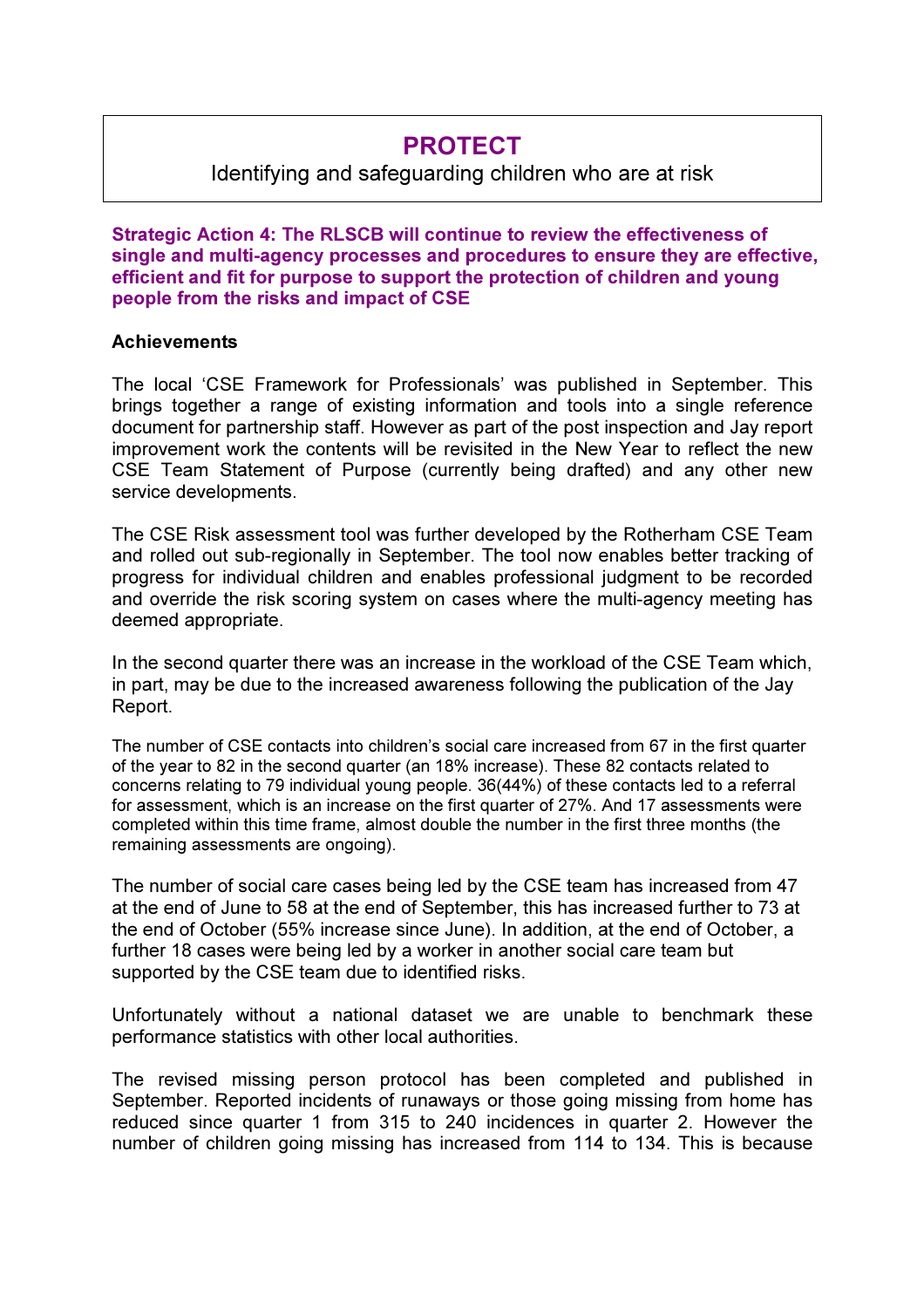there has been an increase in the number of children and young people going missing for a single instance.

In the first six months of this year Safe@Last have received 378 referrals relating to 228 children. 28 of the young people engaged in a return to home interview with the service.

The appointment of a new safeguarding officer post within the CYPS Safeguarding Unit to focus on vulnerable group children has been agreed and is currently being recruited to. This post will primarily focus on children at risk of CSE and those who are at risk of missing from care.

In response to the increase in demand an extra police sergeant and plus five officers have been made available to the CSE Team. Demand is being monitored and further additional police officers will be made available if required.

#### Next Steps

As the CSE team is reviewing its Statement of Purpose the previously reported developments relating to information for young people and their families receive at first point of contact is on hold until the New Year.

Colleagues in the Health community are working together to review their own potential CSE pathways and how these can be improved (including pharmacists, school nurses, substance misuse services and Genitourinary medicine). This work is being progressed alongside the CSE analysis of need by the Public Health consultant.

The Rotherham LSCB is currently reviewing their Quality Assurance resourcing and capacity. It is proposed that the current 0.5 Full Time Equivalent post is increased to a full time member of staff. (This post will support across the whole Children's Safeguarding agenda not just CSE).

#### Strategic Action 5: We will ensure there is effective protection, support and guidance for victims and potential victims of Child Sexual Exploitation

#### **Achievements**

As outlined in the 'Leadership' section of this report. In September the Leader of the Council identified £120,000 as an immediate response for post abuse support for victims of CSE until March 2015. This was to increase the capacity across the voluntary and community sector for counselling and support to survivors in a family context. The organisations awarded the funding are:-

- − GROW £20,000.
- − Rotherham Women's Counselling Service (RWCS)/Pit Stop for Men £20,000.
- − South Yorkshire Community Foundation (SYCF) £20,000.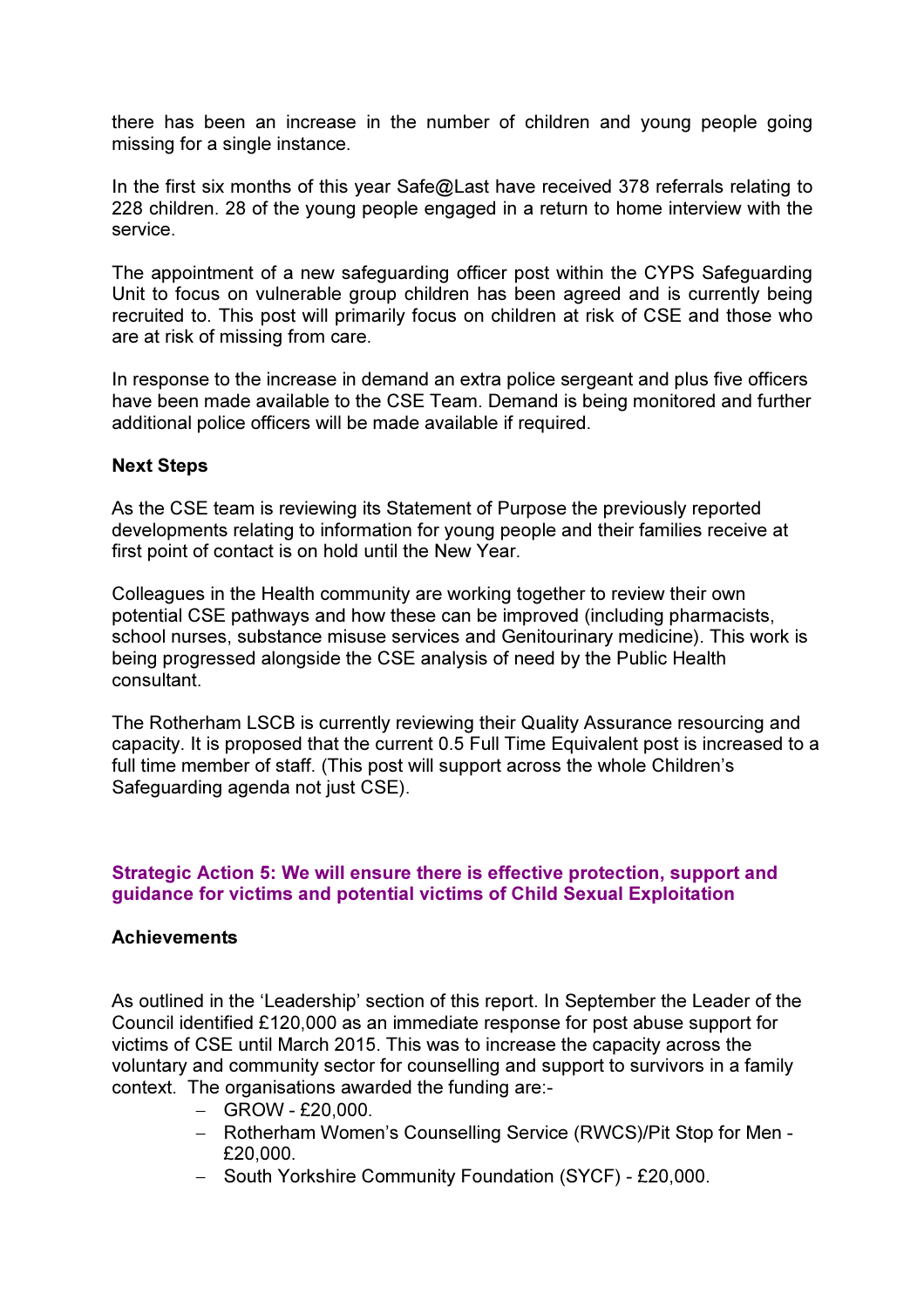Following a 'request to quote' which provided an opportunity for the wider voluntary and community sector to apply for funding to build capacity, Rotherham Women's Counselling Service have been awarded a further £21k.

The request to quote is still live providing an opportunity for the voluntary and community sector organisations to apply for funding up to £27,346.

#### Next Steps

Phase 1 of the CSE analysis of need will focus on establishing the short and longer term support needs of victims to inform commissioning processes to ensure appropriate services are in place post March 2015.

The interim self-referral pathway (until end of March 2015) is to establish a coordinator role, employed within IYSS, and based with YouthStart, to develop a 'service neutral front door'. This is to help mitigate the risk and impact of the public's current loss in confidence in the 'authorities'. This post is currently being recruited to.

As part of the ongoing work to ensure that victims of Child Sexual Exploitation have access to the right support, a free help line number and email address is being established. It will be branded: "Rotherham's CSE post abuse support helpline provided by NSPCC" and will have a dedicated email and telephone Freephone number (rotherhamcsesupport@NSPCC.org.uk and 0800 7319256)

| <b>Data Summary - PROTECT</b>                                                                          |                                     |         |                               |                                  |                               |
|--------------------------------------------------------------------------------------------------------|-------------------------------------|---------|-------------------------------|----------------------------------|-------------------------------|
|                                                                                                        |                                     |         | 2014/15                       |                                  | <b>Direction</b>              |
| <b>MEASURE</b>                                                                                         | 2012/13                             | 2013/14 | $1st$ Qtr<br>(end of<br>June) | $2^{na}$ Qtr<br>(end of<br>Sept) | of Travel<br>$Qtr$ to<br>Qtr) |
| <b>CSE Team Workload</b>                                                                               |                                     |         |                               |                                  |                               |
| Cases currently open to social care CSE Team (as at<br>end of reporting period)                        | 69                                  | 51      | 47                            | 58                               | Ϋ                             |
| Number of the above who are boys<br>(as at end of reporting period)                                    |                                     | 6       | 5                             | 3                                | J                             |
| Cases open to CSE Team parenting officer<br>(as at end of reporting period)                            | Was<br>included<br>in open<br>cases | 5       | 5                             | $\overline{2}$                   |                               |
| Number of other open cases the CSE Team also co-<br>work or support<br>(as at end of reporting period) | <b>Not</b><br>measured              | 51      | 44                            | 26                               |                               |
| Number of contacts made to social services<br>regarding CSE                                            | 437                                 | 161     | 65                            | 82                               | Т                             |
| Number of children the above contacts relate to                                                        | 212                                 | 146     | 64                            | 79                               | ₼                             |
| Number of contacts leading to a referral                                                               | 129                                 | 146     | 18                            | 36                               | ₼                             |
| Number of children the above referrals relate to                                                       | 119                                 | 84      | 18                            | 36                               | ₼                             |
| Number of Social Care Assessments completed by<br>the CSE Team                                         | 17                                  | 89      | $16*$                         | 17                               |                               |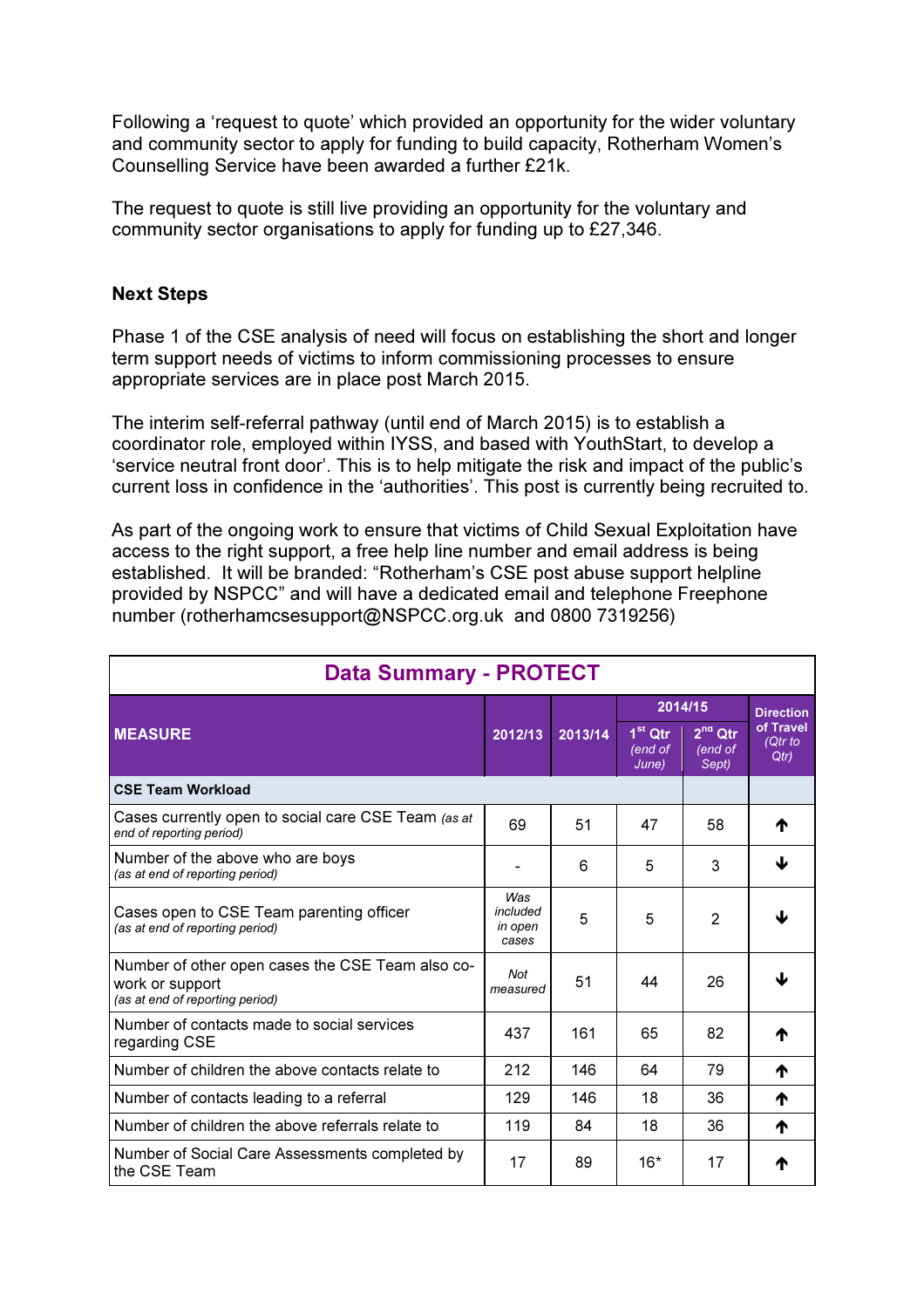| <b>Data Summary - PROTECT</b>                                                                                       |                          |             |                               |                               |                               |
|---------------------------------------------------------------------------------------------------------------------|--------------------------|-------------|-------------------------------|-------------------------------|-------------------------------|
|                                                                                                                     |                          |             |                               | 2014/15                       | <b>Direction</b>              |
| <b>MEASURE</b>                                                                                                      | 2012/13                  | 2013/14     | $1st$ Qtr<br>(end of<br>June) | $2nd$ Qtr<br>(end of<br>Sept) | of Travel<br>$Qtr$ to<br>Qtr) |
| <b>Barnardos (started Dec 13)</b>                                                                                   |                          |             |                               |                               |                               |
| Number of cases currently open to Barnardo's<br>outreach work (Rotherham only)<br>(as at end of reporting period)   | n/a                      | 10          | 10                            |                               | ⅎ                             |
| New Referrals (Barnardo's)                                                                                          | n/a                      | 15          | 4                             | 4                             | →                             |
| Closed cases (Barnardo's)                                                                                           | n/a                      | 4           | 3                             | 1                             | ↓                             |
| <b>Runaways/Missing</b>                                                                                             |                          |             |                               |                               |                               |
| Number of reported incidences of children running<br>away from home or care                                         | 338                      | 279         | 315                           | 240                           | J                             |
| Number of children the above runaway incidences<br>relate to                                                        | 121                      | 125         | 114                           | 134                           | ₼                             |
| Safe@Last                                                                                                           |                          |             |                               |                               |                               |
| NEW - Number of individuals who contacted<br>Safe@Last frontline services (inc. helpline calls, text, web<br>chats) | $\overline{\phantom{0}}$ |             | 73                            | 232                           | Ϋ                             |
| Referrals to Safe@Last                                                                                              | $\overline{\phantom{a}}$ | 230         | 229                           | 158                           |                               |
| Number of children in the above referrals to<br>Safe@Last                                                           |                          | 87          | 111                           | 117                           | Ϋ                             |
| NEW - Number of referrals who engaged with<br>Safe@last                                                             |                          |             | 15                            | 13                            | ↓                             |
| Return interviews following 'runaway'                                                                               |                          | 36          | 31                            | 28                            | ↓                             |
| Safe@last follow up visits                                                                                          |                          | 166*        | 73                            | 71                            | ↓                             |
| NEW - Number of children involved in with<br>Safe@Last                                                              |                          |             | 111                           | 127                           | ₼                             |
| NEW - Number of households in contact with<br>Safe@Last support worker                                              |                          |             | 21                            | 30                            | Ϋ                             |
| NEW - Number of parents/carers in contact with<br>Safe@Last support worker                                          |                          |             | 22                            | 30                            | ↑                             |
| <b>GROW INVOLVE</b>                                                                                                 |                          |             |                               |                               |                               |
| Young People referred to the project                                                                                |                          | 5           | 8                             | 3                             | ↓                             |
| Young people engaged in the project                                                                                 | Project                  | 5           | 8                             | 3                             | ↓                             |
| Young People currently receiving support<br>(as at end of reporting period)                                         | s were<br>not<br>running | 23          | 22                            | 18                            | ↓                             |
| Families referred to the project                                                                                    | in                       | 0           | $\mathbf 0$                   | $\mathbf 0$                   | $\rightarrow$                 |
| Families engaged in the project                                                                                     | 2012/13                  | $\mathbf 0$ | $\mathbf 0$                   | $\mathbf{0}$                  | $\rightarrow$                 |
| Families currently receiving support<br>(as at end of reporting period)                                             |                          | 5           | 0                             | 0                             | →                             |

The contents of the data and performances will continue to be developed and therefore measures may change/expand in the future.

\*data amended since previous report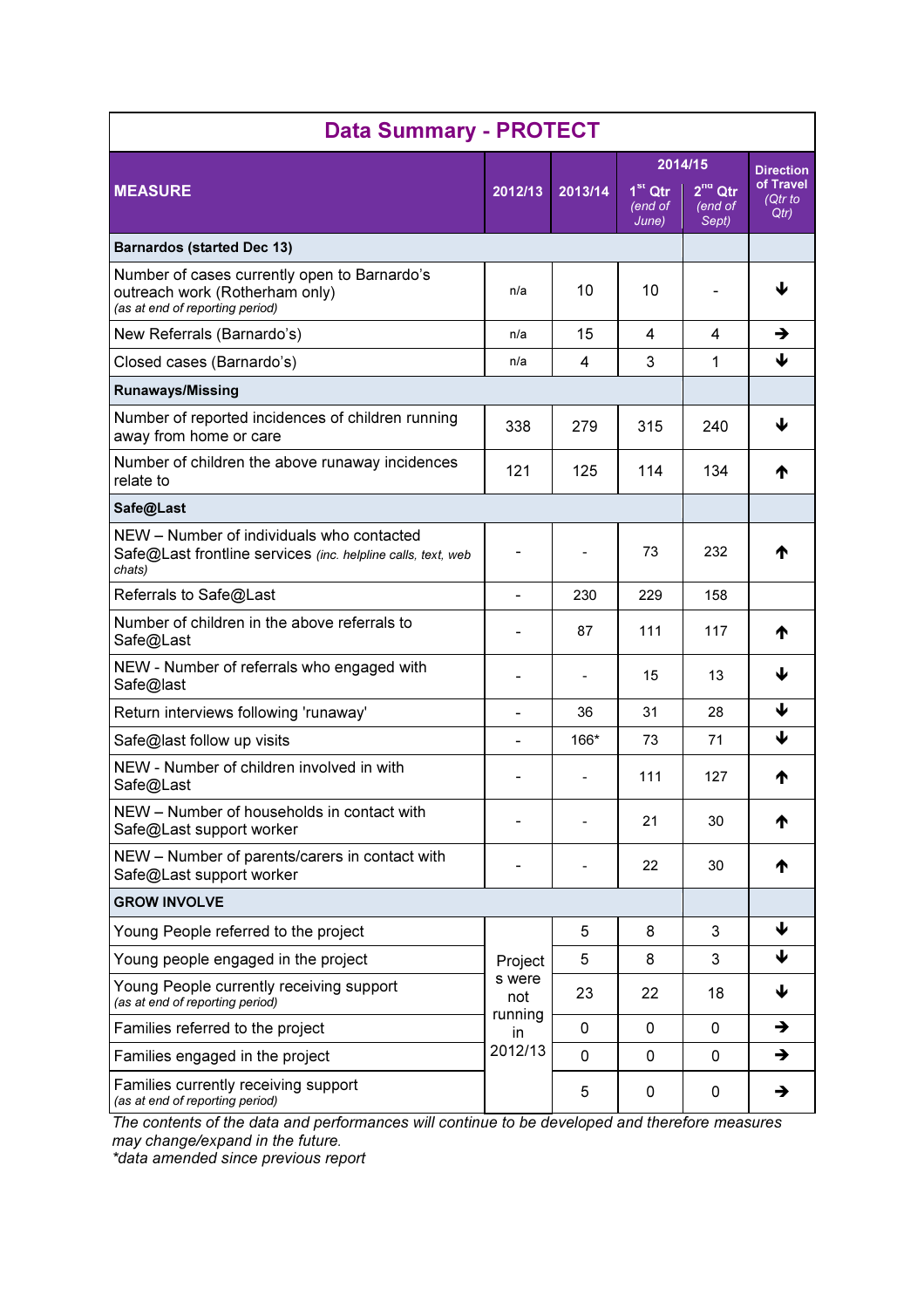# PURSUE

Identifying offenders, disrupting and stopping their activity

# Strategic Action 6: The RLSCB will work together to proactively identify and disrupt places of CSE activity

## **Achievements**

The monthly tactical team briefing document continues to allow members of the Operational Manager's group to share and review any new information and intelligence enabling Police, the CSE Team and partners to respond appropriately.

Intelligence colleagues within the Police have locally developed and introduced a specific CSE suspect risk assessment and Disruption Plans. 167 individuals have been assessed with 32 scoring as high risk.

The details of these high risk individuals are shared across the force via their iBrief system along with the relevant intelligence requirements. The Offender Management Unit has ownership of these suspects and will oversee further direction and disruption plans for them. Partners are contributing to these disruption plans via the multi-agency operational managers group (Silver). Using their single agency statutory powers partners will feed into the above plans to work together to jointly disrupt CSE activity for the high risk. For example; Premises Licensing, Fire and Safety checks, Taxi licensing checks.

As previously reported to members in addition to case level work Rotherham Police are also involved in a number of on-going live operations, some of which are being led by neighbouring authorities.

A summary of ongoing operations as at the end of October is shared below, however further details of live investigations are confidential:

- Operation Crucible A local intelligence operation on a suspected venue of criminal activity, some of which linked to CSE. The building owners were not aware of the problems surrounding the building and following a meeting with the police took immediate action to remove the tenants and close the building down. Monitoring is in place to identify movement to other buildings.
- Operation Makesafe this is an ongoing national operation in relation to hotels and gives training to hotel staff to help them identify incidents of CSE. It has led to a number of charges following an incident at a local hotel.
- Operation Clover This operation is being run by the Major Investigation Team (MIT) and is investigation historical CSE from the early 2000s. This involves a number of potential perpetrators and a significant potential number of victims. 3 people have been arrested and are on police bail.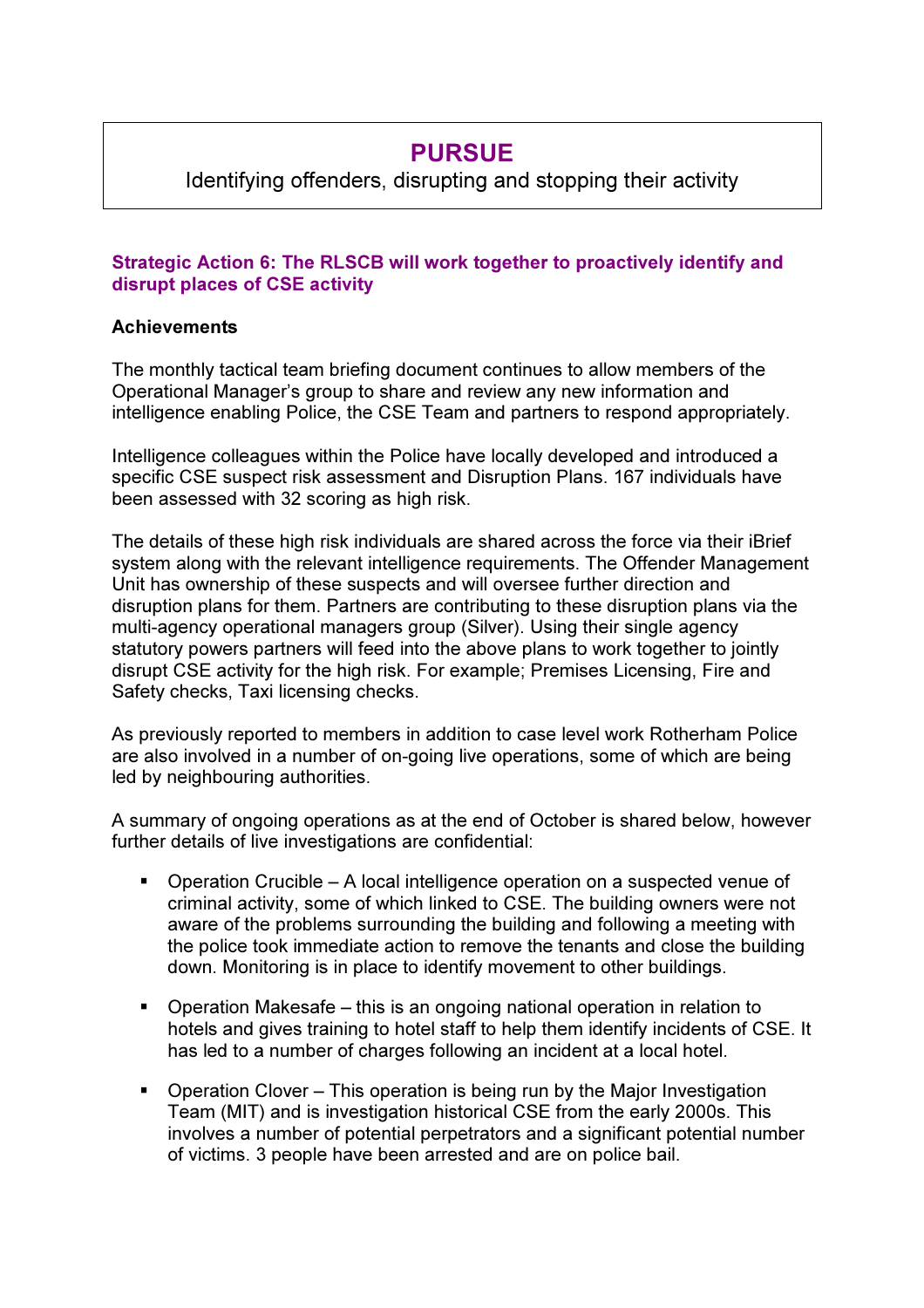- Operation Marshall Commenced at the end of August 2014 to collate all complaints that arise from the release of the Alexis Jay report. This is a force wide operation and not just related to Rotherham.
- Operation Mark Historical investigation, where the suspects at the time were based in Rotherham. At this time there is no intelligence to show that any of the suspects are currently engaged in CSE.
- Operation Meadow Force wide investigation by the CSE historical team into activities of any person who has been reported missing on more than one occasion to see if there were any missed opportunities for prosecuting CSE.

## Next Steps

The Operational Managers Group are working together to ensure the intelligence collection for new CSE disruption plan process is further developed and embedded. All high risk suspects will be subject to the process, with attention first given to the ten highest risk individuals.

## Strategic Action 7: We will ensure perpetrators are brought to justice

#### **Achievements**

The CSE Police Analyst completed a full analysis of the Police response to CSE in the last 12 months. The following is a summary of the key facts from the analysis.

For the 12 month period, 1st November 2013 to 31st October 2014, 12% (173) of the 1462 Child Protection Referrals to Rotherham police were CSE related. A breakdown of these by police classifications is provided below

- 55 referrals that have been classified as "Child Abuse Sexual Exploitation" (average of 1.1 per week)
- 117 referrals that have been classified as "Child Concern Sexual Exploitation" (average of 2.2 per week)
- 1 referral that has been classified as "Alleged against Professional Sexual Exploitation" (numbers are too small to create a meaningful average per week)

The following is a breakdown of CSE Offenders (including Suspects) in Rotherham, based on Gender and Ethnicity and have been taken from recorded crimes, which were recorded as CSE crimes in Rotherham, during the period 1st November 2013 to 31st October 2014.

| <b>Ethnicity</b>      | <b>Female</b> | <b>Male</b> | <b>Total</b> | % of total<br>by<br><b>Ethnicity</b> |
|-----------------------|---------------|-------------|--------------|--------------------------------------|
| <b>ASIAN</b>          |               | 15          | 15           | 23.8%                                |
| <b>MIDDLE EASTERN</b> |               | ર<br>ت      | າ            | 4.8%                                 |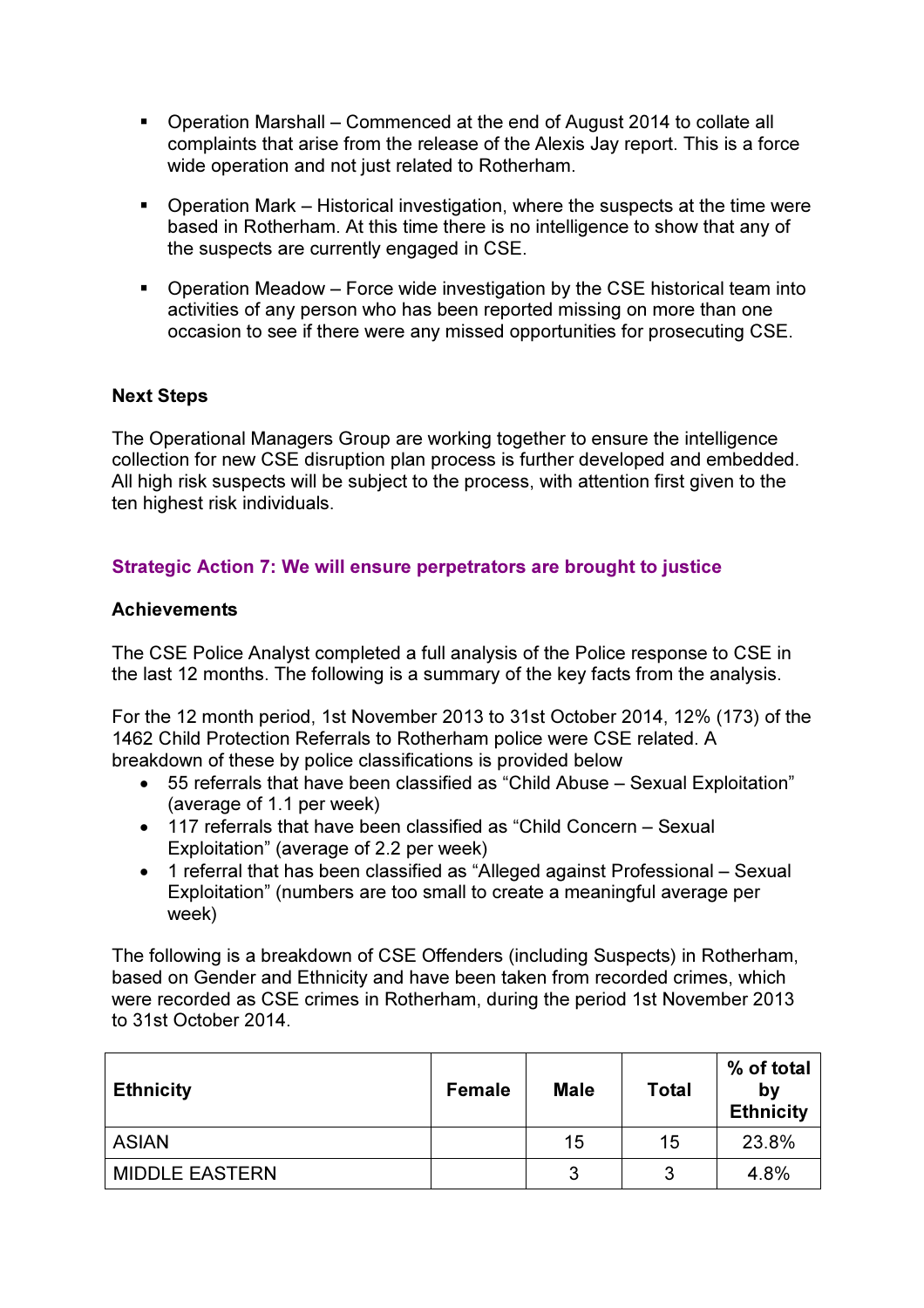| <b>Ethnicity</b>              | <b>Female</b>                    | <b>Male</b>             | Total | % of total<br>by<br><b>Ethnicity</b> |
|-------------------------------|----------------------------------|-------------------------|-------|--------------------------------------|
| <b>UNKNOWN</b>                |                                  | 3                       | 3     | 4.8%                                 |
| <b>WHITE - NORTH EUROPEAN</b> | 2                                | 36                      | 38    | 62.2%                                |
| <b>WHITE - SOUTH EUROPEAN</b> |                                  | 4                       | 4     | 6.3%                                 |
| <b>Total</b>                  | $\mathbf{2}$<br>(3% of<br>total) | 61<br>(97% of<br>total) | 63    |                                      |

In the 12 week period, since the date Professor Alex Jay's report was published,  $(26<sup>th</sup>$  August 2014), up to 18<sup>th</sup> November 2014, the average per week for "Child" Abuse – Sexual Exploitation" referrals has dropped to 0.9 per week. However the average per week for those classified as "Child Concern – Sexual Exploitation" as increased to 4.1 per week. There were been:

- 11 new referrals that have been classified as "Child Abuse Sexual Exploitation", an average of 0.9 a week. (There are still 7 open as investigations).
- 49 new referrals that have been classified as "Child Concern Sexual Exploitation", an average of 4.1 a week. (There are still 27 open as an investigation.

There have been 26 Investigations that have resulted in a Prosecution. Of these; There are 21 investigations that have resulted in a successful conviction, 3 are Charged awaiting trial and 1 has been found Not Guilty at court and 1 resulted in a Caution.

The 26 investigations relate to 24 offenders. Of these;

There are 20 offenders that have been successfully convicted, 3 are Charged and currently awaiting trial, and 1 has been found Not Guilty. Of the 20 convicted 2 are awaiting sentencing.

There are 8 offenders that have been found guilty and sentenced to Imprisonment ranging from 8 months to 15 years. One offender was originally sentenced to 6 years imprisonment, and on appeal because of leniency, was recently increased to 12 years. One offender was issued with a Risk of Sexual Harm Order, which is a civil order, not criminal.

Most of the Offenders were Male and there were 2 Female Offenders, one was given 8 years imprisonment and the other was given a Risk of Sexual Harm Order.

Offenders which were prosecuted in the last 12 months committed their offences in various locations across and Rotherham and surrounding areas. Dinnington, Maltby and Kimberworth were where more than one offence was committed.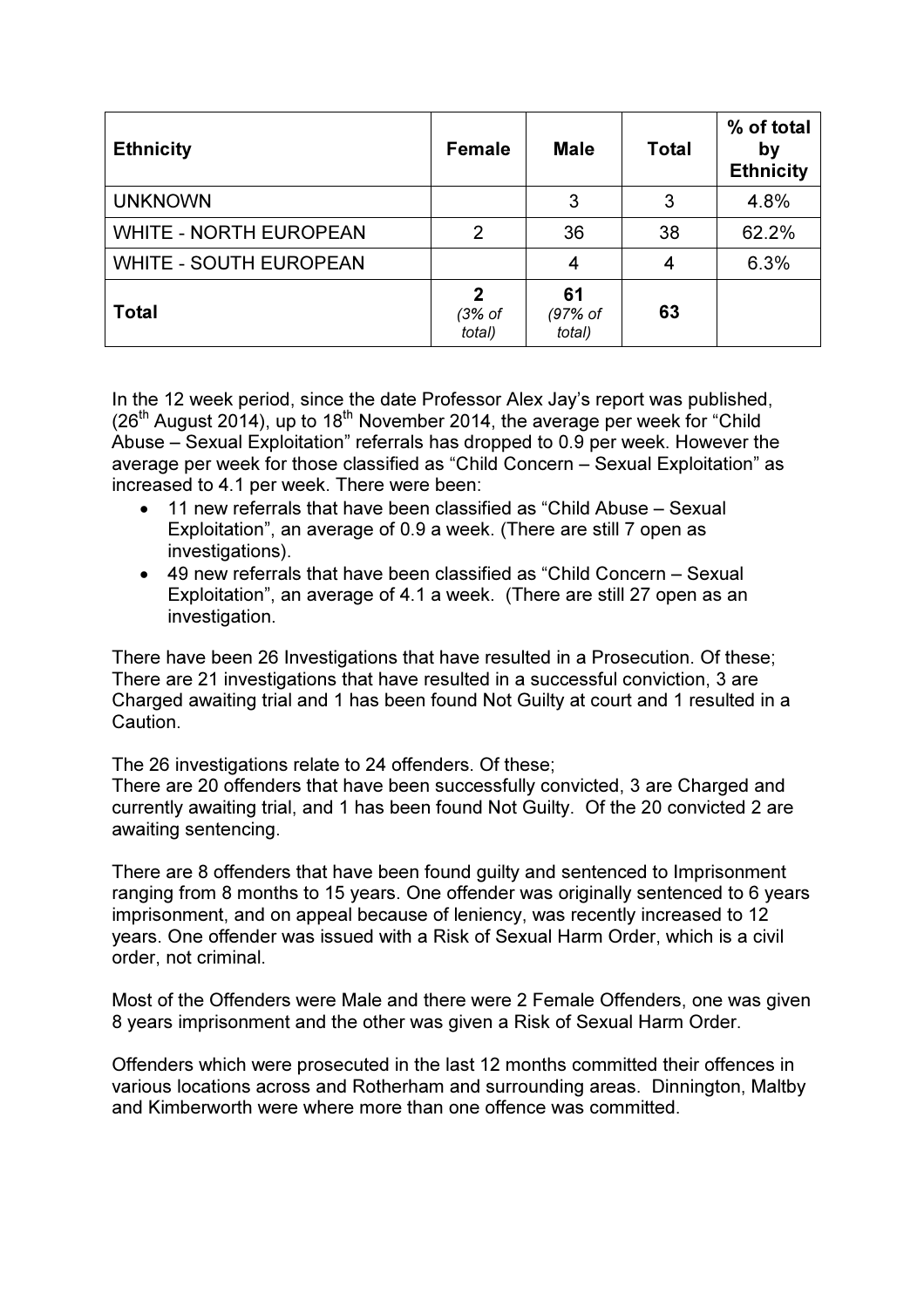Data from prosecutions, during the 12 month period 1st October to 30th September 2014, shows that 80% of offenders lived in Rotherham, but that they also lived in other locations including Sheffield, York, Bradford and Middlesborough.

There are many challenges when prosecuting CSE offences. Commonly these are; lack of forensic evidence, lack of engagement in the investigation by the victim and time delay in the complaint. Based on the date of the initial referral received on CATS, the average time from referral to prosecution was 20 months. This is not ideal, but this is due to the complexities of CSE cases, and some of these identified challenges.

#### Next Steps

The CSE Subgroup has been actively seeking engagement of the Crime Prosecution Service within the Rotherham LSCB strategy and action plan. Unfortunately representatives have not been able to attend scheduled meetings therefore an extraordinary meeting of the Sub-Group is to be held to focus on developments and partnership working with the Crime Prosecution Service.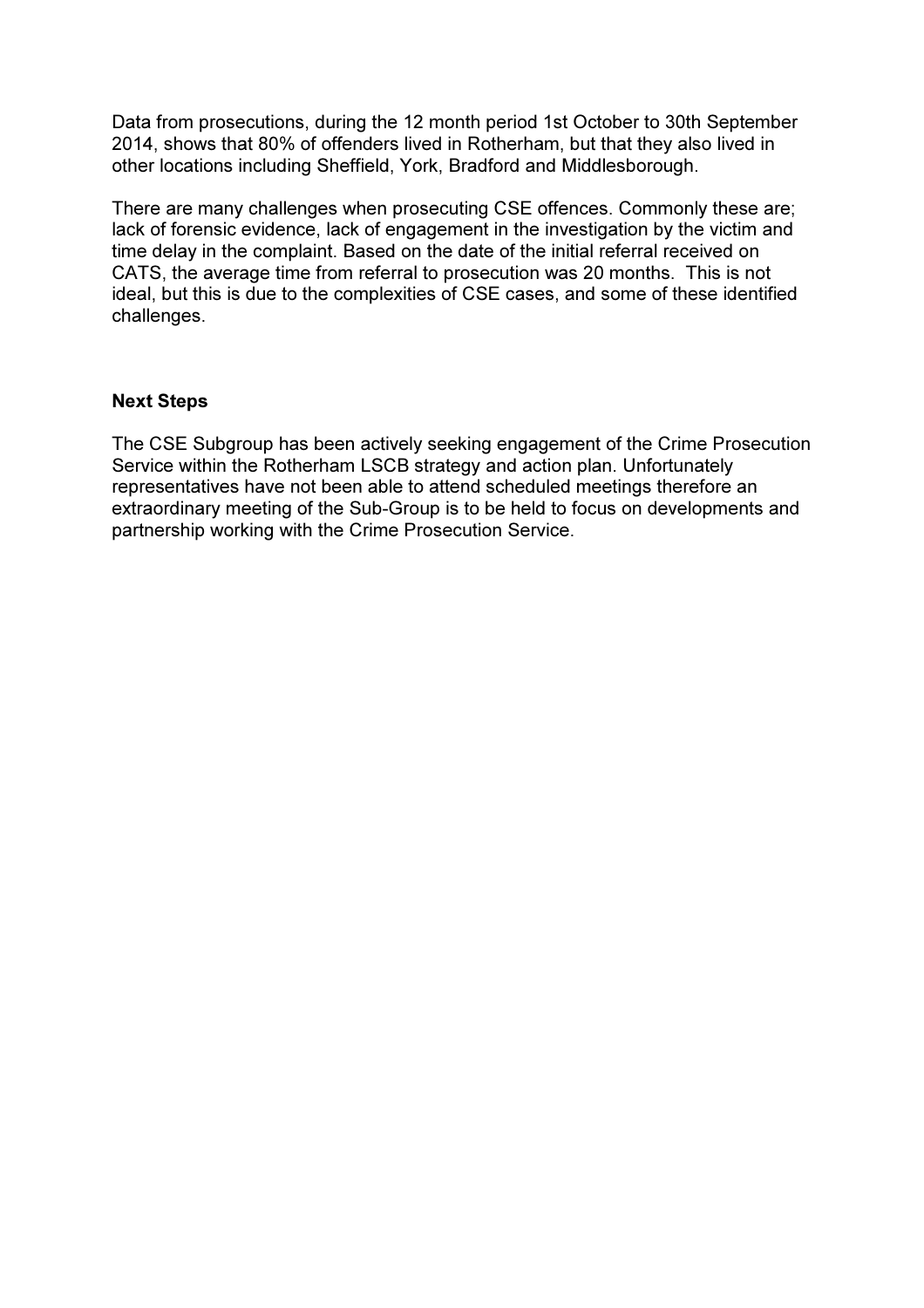| <b>Data Summary - PURSUE</b>                                                                                                                                                                                                                                                                                                   |                                      |                                      |                                                 |                                                      |
|--------------------------------------------------------------------------------------------------------------------------------------------------------------------------------------------------------------------------------------------------------------------------------------------------------------------------------|--------------------------------------|--------------------------------------|-------------------------------------------------|------------------------------------------------------|
| Please note that following the appointment of a police analyst the 'Pursue' data set was reviewed, quality assured and<br>completely revised at the end of 2013/14. Robust collection systems specifically for CSE data were not in place prior to this<br>review therefore retrospective data is not available for comparison |                                      |                                      |                                                 |                                                      |
| <b>MEASURE</b>                                                                                                                                                                                                                                                                                                                 | 2013/14                              | 1 <sup>st</sup> Qtr (end<br>of June) | 2014/15<br>2 <sup>nd</sup> Qtr (end<br>of Sept) | <b>Direction of</b><br><b>Travel</b><br>(Qtr to Qtr) |
| <b>CSE Team</b>                                                                                                                                                                                                                                                                                                                |                                      |                                      |                                                 |                                                      |
| Current High Risk Children / Young People (as at<br>end of reporting period)                                                                                                                                                                                                                                                   | $6*$                                 | 6                                    | 8                                               | ₼                                                    |
| Current Open Referrals on Case Administration<br>and Tracking System (CATS)<br>(as at end of reporting period)                                                                                                                                                                                                                 | 44                                   | 54                                   | 49                                              |                                                      |
| New Referrals on CATS                                                                                                                                                                                                                                                                                                          | 34                                   | 30                                   | 44                                              | ₼                                                    |
| GAAP Meetings held (to review progress of cases)                                                                                                                                                                                                                                                                               | 3                                    | 1                                    | 5                                               | ₼                                                    |
| Referrals completed/finalised                                                                                                                                                                                                                                                                                                  | 105                                  | 79                                   | 68                                              | J                                                    |
| Arrests                                                                                                                                                                                                                                                                                                                        | 23                                   | 12                                   | 14                                              | ₼                                                    |
| Interviews under caution                                                                                                                                                                                                                                                                                                       | 41                                   | 15                                   | 23                                              | ₼                                                    |
| Victim / Witness interviews                                                                                                                                                                                                                                                                                                    | 35                                   | 5                                    | 5                                               | →                                                    |
| Forensic submissions                                                                                                                                                                                                                                                                                                           | 13<br>(last qtr<br>only)             | 13                                   | 28                                              | Т                                                    |
| Currently on police bail (as at end of reporting period)                                                                                                                                                                                                                                                                       | 3                                    | 18                                   | $\overline{7}$                                  | ↓                                                    |
| Currently on remand (as at end of reporting period)                                                                                                                                                                                                                                                                            | 1                                    | 1                                    | 1                                               | →                                                    |
| Charged with on offence                                                                                                                                                                                                                                                                                                        | 5                                    | 4                                    | 0                                               | ↓                                                    |
| Prosecutions                                                                                                                                                                                                                                                                                                                   | 5                                    | 2                                    | 3                                               | ₼                                                    |
| Abduction notices served                                                                                                                                                                                                                                                                                                       | 17                                   | 11                                   | 24                                              | ₼                                                    |
| Joint visits                                                                                                                                                                                                                                                                                                                   | 32                                   | 16                                   | 29                                              | ₼                                                    |
| <b>Risk Assessments</b>                                                                                                                                                                                                                                                                                                        | 37                                   | 27                                   | 38                                              | ተ                                                    |
| Joint Investigations                                                                                                                                                                                                                                                                                                           | 13<br>(last qtr<br>only)             | 7                                    | 0                                               | ↓                                                    |
| MISPER Incidents at Risk of CSE<br>(missing young people)                                                                                                                                                                                                                                                                      | 66<br>(last qtr<br>only)             | 82                                   | 45                                              | ↓                                                    |
| High Risk CSE Misper Incidents<br>(missing young people)                                                                                                                                                                                                                                                                       | $\overline{2}$<br>(last qtr<br>only) | 0                                    | 0                                               | →                                                    |
| New - Intelligence Reports Input                                                                                                                                                                                                                                                                                               |                                      | 56                                   | 98                                              | ↑                                                    |
| <b>Police</b>                                                                                                                                                                                                                                                                                                                  |                                      |                                      |                                                 |                                                      |
| <b>Recorded Crimes</b>                                                                                                                                                                                                                                                                                                         | 15<br>(last qtr<br>only)             | $10*$                                | 38                                              | ↑                                                    |
| <b>Total Positive Outcomes</b>                                                                                                                                                                                                                                                                                                 | 5<br>(last qtr<br>only)              | $10*$                                | 38                                              | ↑                                                    |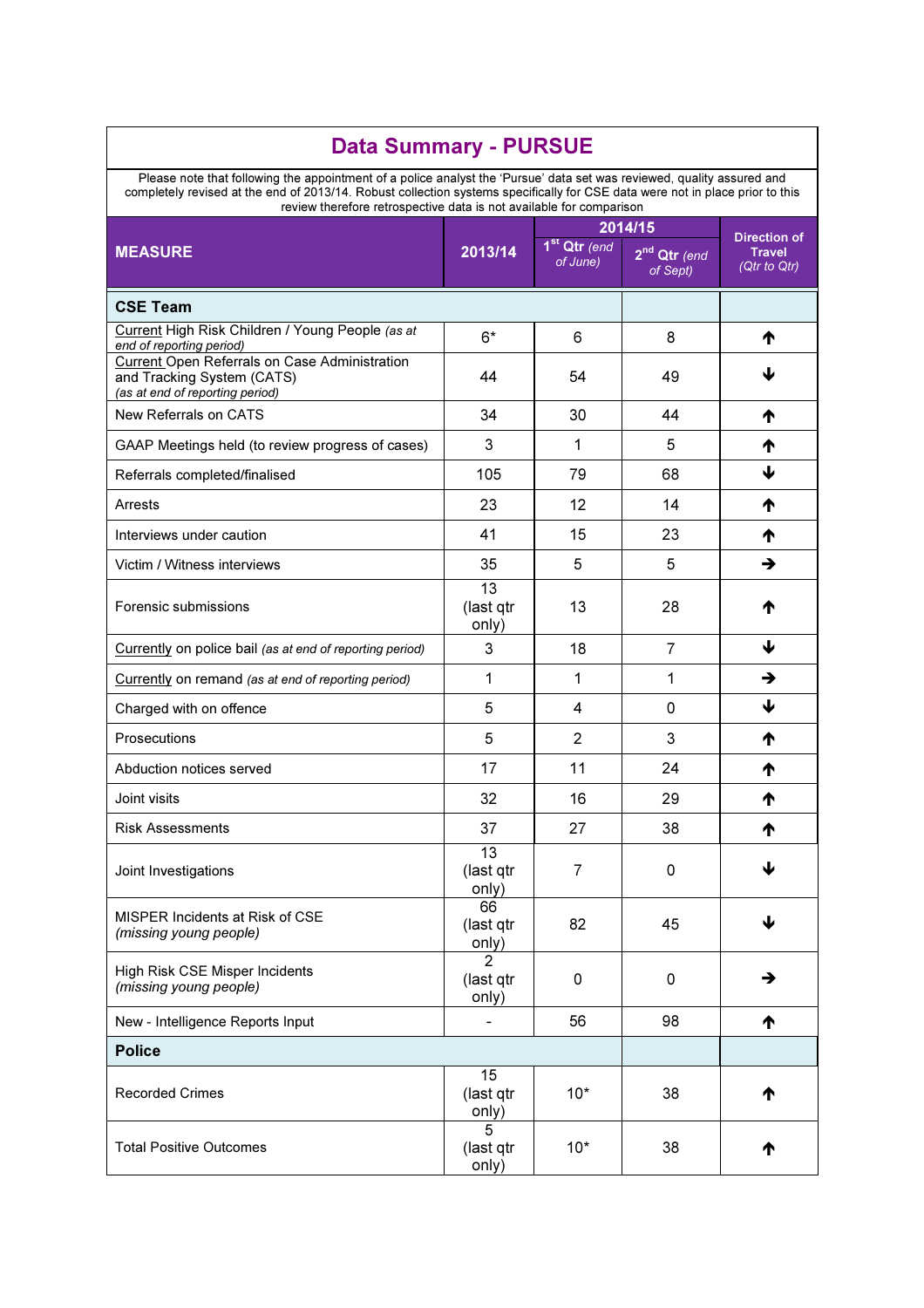| <b>Data Summary - PURSUE</b>                                                                                                                                                                                                                                                                                                   |                                    |                                      |                                       |                                                      |  |
|--------------------------------------------------------------------------------------------------------------------------------------------------------------------------------------------------------------------------------------------------------------------------------------------------------------------------------|------------------------------------|--------------------------------------|---------------------------------------|------------------------------------------------------|--|
| Please note that following the appointment of a police analyst the 'Pursue' data set was reviewed, quality assured and<br>completely revised at the end of 2013/14. Robust collection systems specifically for CSE data were not in place prior to this<br>review therefore retrospective data is not available for comparison |                                    |                                      |                                       |                                                      |  |
|                                                                                                                                                                                                                                                                                                                                |                                    |                                      | 2014/15                               |                                                      |  |
| <b>MEASURE</b>                                                                                                                                                                                                                                                                                                                 | 2013/14                            | 1 <sup>st</sup> Qtr (end<br>of June) | 2 <sup>nd</sup> Qtr (end)<br>of Sept) | <b>Direction of</b><br><b>Travel</b><br>(Qtr to Qtr) |  |
| Total Charge summons                                                                                                                                                                                                                                                                                                           | 5<br>(last qtr<br>only)            | $4^*$                                | <b>Not</b>                            | Not.                                                 |  |
| <b>Total Other outcomes</b>                                                                                                                                                                                                                                                                                                    | <sup>0</sup><br>(last qtr<br>only) |                                      | currently<br>available                | currently<br>available                               |  |
| Outcome Rate                                                                                                                                                                                                                                                                                                                   | 33%                                | $40\%$ *                             |                                       |                                                      |  |

The contents of the data and performances will continue to be developed and therefore measures may change/expand in the future.

\*data amended since previous report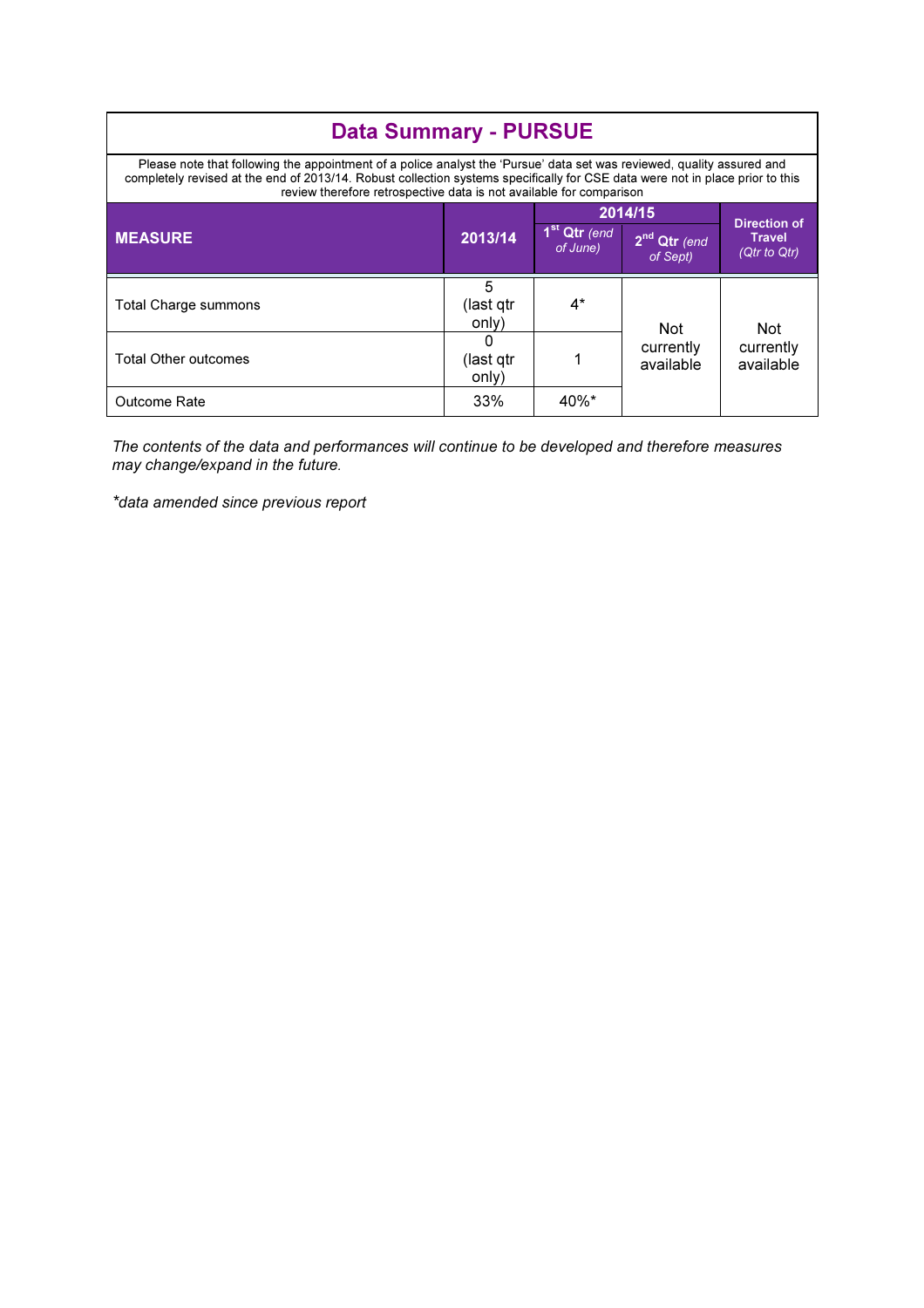## 8. Finance

Below is a summary as at the end of June. CSE Budgets and funding are currently under review following the publication of the Alexis Jay Report and Ofsted Thematic Inspection.

Summary of Direct Costs of Partner Financial Contributions in support of CSE Services in Rotherham

| Services with identifiable direct costs           | <b>ACTUAL</b> | <b>PROPOSED</b> |
|---------------------------------------------------|---------------|-----------------|
|                                                   | 2013/14       | 2014/15         |
| Rotherham MBC - Child Sexual Exploitation Team    | 274           | 276             |
| Rotherham MBC - Integrated Youth Support Service* | 810           | 759             |
| South Yorkshire Police*                           | 1,190         | 1,305           |
| <b>Rotherham Foundation Trust</b>                 |               |                 |
| Rotherham, Doncaster and South Humber (RDASH) NHS |               | 12              |
| Foundation Trust*                                 |               |                 |
| <b>TOTAL</b>                                      | 2.276         | 2,352           |

\*These costs are a best estimate of the direct cost and proposed costs of services directly supporting Rotherham CSE

Other Indirect Contributions in support of CSE Service

for which it is not possible to determine exact costs as they are part of a wider team and service

| Rotherham<br>Hospital<br><b>Foundation Trust</b>                 | Assessing all elements of potential risks posed to children/young people who<br>access SARC or Children's Independent Sexual Violence Advocate (ISVA)<br>services and putting preventative actions in place as a result. There is<br>representation and commitment from the Trust at both the CSE Sub Group and<br>Multi Agency Operational Managers Group.                                                                                                                                                                                                                                                                                                                                               |
|------------------------------------------------------------------|-----------------------------------------------------------------------------------------------------------------------------------------------------------------------------------------------------------------------------------------------------------------------------------------------------------------------------------------------------------------------------------------------------------------------------------------------------------------------------------------------------------------------------------------------------------------------------------------------------------------------------------------------------------------------------------------------------------|
|                                                                  | SARC Operational staff work closely with the CSE Team and the Children's<br>Independent Sexual Violence Advisor is a member of the Group Assessment and<br>Progress meetings where discussions are held on high risk cases and any cases<br>where there are concerns that the level of risk is increasing.                                                                                                                                                                                                                                                                                                                                                                                                |
| <b>NHS England</b>                                               | NHS England does not offer direct financial support to Local Safeguarding Boards,<br>but does offer other forms of support. NHS England is well represented and<br>involved within the CSE and children's safeguarding agenda both locally and<br>regionally. The Director of Nursing & Quality is the health representative on the SY<br>CSE Group, the Assistant Director of Nursing represents NHS England on the<br>CSE Sub Group and the Patient Experience Manager represents NHS England on<br>RSCB.                                                                                                                                                                                               |
|                                                                  | In addition the South Yorkshire & Bassetlaw Safeguarding Forum which brings<br>together Designated Nurses/ Dr's and CSE is a standing agenda item for this<br>meeting.                                                                                                                                                                                                                                                                                                                                                                                                                                                                                                                                    |
|                                                                  | The above involvement ensures an increased awareness in relation to CSE issues<br>and enables the messages to get out to frontline staff. It is also a vehicle for<br>carrying out pieces of work across the SY footprint and sharing good practice.                                                                                                                                                                                                                                                                                                                                                                                                                                                      |
| <b>NHS Rotherham</b><br>Clinical<br>Commissioning<br>Group (CCG) | NHS Rotherham Clinical Commissioning Group (CCG) is committed to supporting<br>the Child Sexual Exploitation (CSE) agenda from the perspective of a<br>commissioner of health services. Rotherham CCG includes CSE within its<br>contracts with providers, embedded within the training requirements of the<br>safeguarding standards, which are monitored via the contract review process.<br>Senior CCG staff have attended multi-agency CSE awareness sessions and a<br>SYP event. The CCG Chief Nurse attends the CSE sub group and the CCG Head<br>of Safeguarding attends the CSE Silver Group. The CCG Chief Nurse, Head of<br>Safeguarding and Named GPs attend the Rotherham Safeguarding Boards |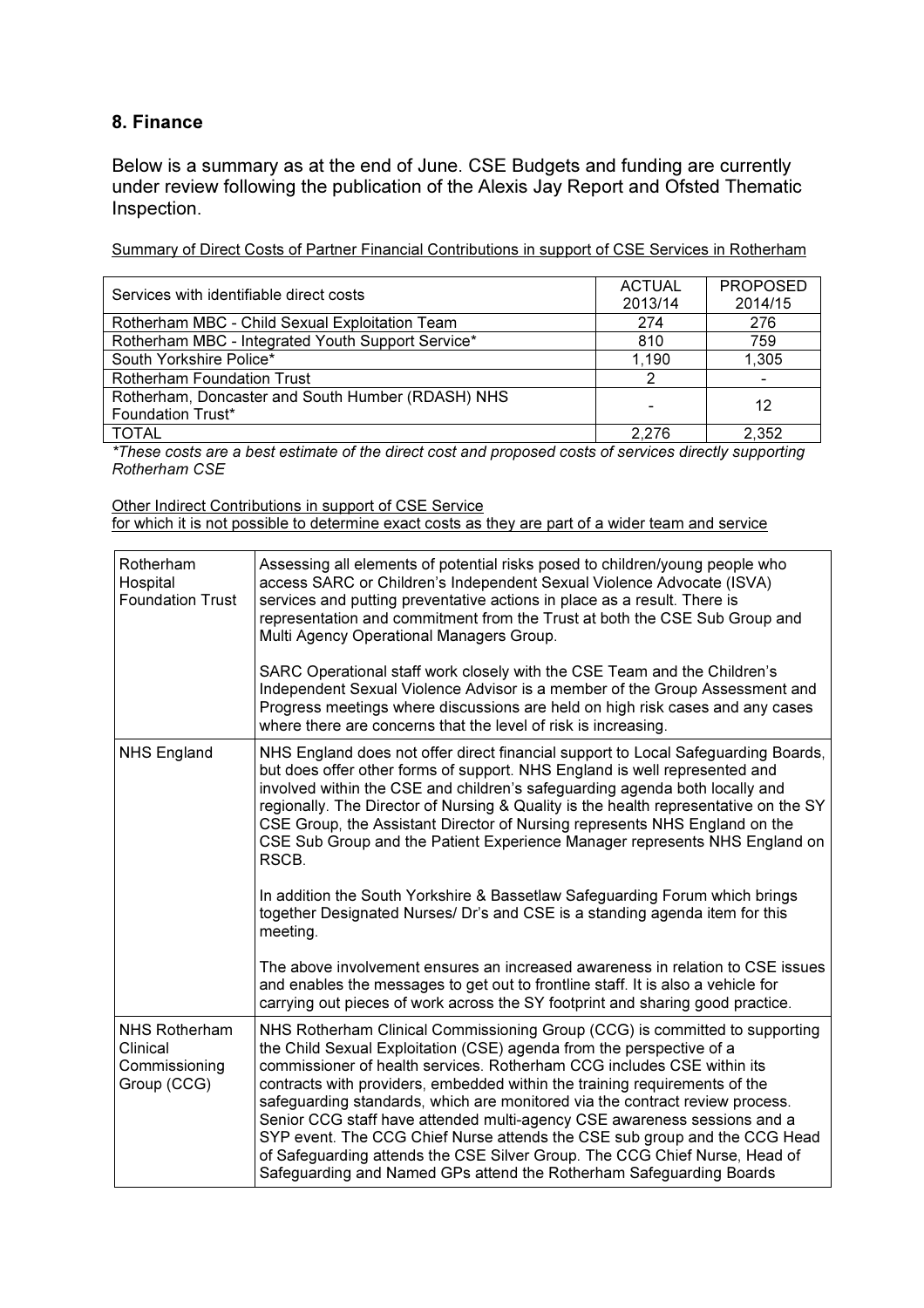| (RLSCB & RSAB).                                                                                                                                                                                                                                                                                                                                                                                                                                                                                                                                                                                                                             |
|---------------------------------------------------------------------------------------------------------------------------------------------------------------------------------------------------------------------------------------------------------------------------------------------------------------------------------------------------------------------------------------------------------------------------------------------------------------------------------------------------------------------------------------------------------------------------------------------------------------------------------------------|
| The CCG together with other safeguarding professional across South Yorkshire<br>and Bassetlaw have developed a GP Safeguarding Vulnerable People Policy<br>which has been circulated to GP practices, this includes the Child Sexual<br>Exploitation Warning Signs Vulnerabilities Check List.                                                                                                                                                                                                                                                                                                                                              |
| During May 2014 Rotherham CCG organised and facilitated an away day for all<br>Rotherham senior safeguarding professionals, the CSE action plan was updated<br>as part of this event and a short term, task and finish group set up to identify<br>health service gaps in relation to CSE. In November 2014 a Protected Learning<br>Time event for GP practice staff is dedicated to safeguarding and includes CSE as<br>one of the topics to be covered. Rotherham CCG, together with NHS England and<br>other safeguarding professional across South Yorkshire and Bassetlaw, are<br>facilitating a National CSE event in September 2014. |

# 9. Risks and Uncertainties

The Independent Inquiry report and Ofsted inspection reports have been published and have attracted extensive national and international interest. The authority is still undergoing intense scrutiny from external regulatory agencies and media.

A new strategic leadership team is in place to take forward the improvement work. Additional issues and recommendations may arise through the Corporate Governance Inspection and related police inspections.

# 10. Policy and Performance Agenda Implications

Keeping children and young people safe and therefore the eradication of CSE is one of the highest priorities in the key strategies of the Council, the Rotherham Local Safeguarding Children's Board (RLSCB), the Safer Rotherham Partnership and the Police and Crime Commissioner.

There remains no national performance framework for CSE. In its absence the local multi-agency Performance Framework which accompanies the CSE Strategy and Action Plan will continue to develop to ensure that accurate, timely and meaningful information about key aspects of CSE and safeguarding children and young people is collated and used to inform practice.

If new government guidance on the collection of data relating to CSE is developed it will be incorporated in the performance data; which will be presented to members as part of the regular updates on performance.

# 11. Background Papers and Consultation

Independent inquiry to review the previous ways of working and outcomes of CSE cases which were open between 1997 to January 2013 – Professor Alexis Jay (August 2014)